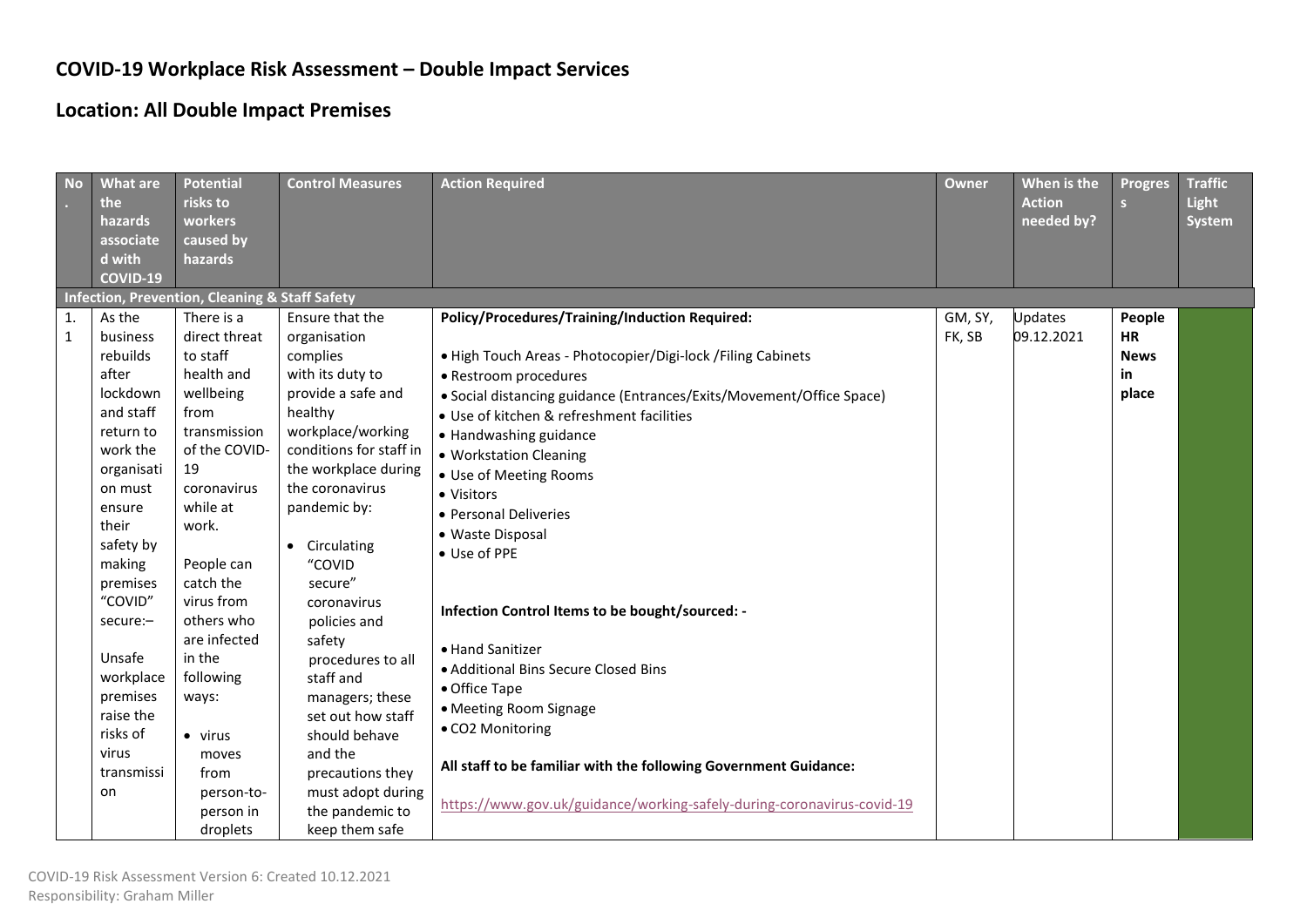| • Requiring staff to<br>for-passengers<br>nose or<br>mouth<br>practice effective<br>https://www.gov.uk/government/publications/staying-alert-and-safe-social-<br>spread<br>social distancing<br>distancing/staying-alert-and-safe-social-distancing-after-4-july<br>when a<br>while in and<br>around the<br>person<br>with the<br>workplace, while<br>virus<br>travelling to work<br>Staff to undertake staff training prior to return on Return To Work<br>coughs or<br>and in all work<br>procedures:<br>exhales<br>business<br>Managers should<br>• Signed for on People HR<br>$\bullet$ the virus<br>pass on and<br>. Record of Training to be recorded on People HR<br>reinforce key<br>can<br>• CEO to communicate key Government public health messages via People<br>Government<br>survive for<br>HR news |  |
|-------------------------------------------------------------------------------------------------------------------------------------------------------------------------------------------------------------------------------------------------------------------------------------------------------------------------------------------------------------------------------------------------------------------------------------------------------------------------------------------------------------------------------------------------------------------------------------------------------------------------------------------------------------------------------------------------------------------------------------------------------------------------------------------------------------------|--|
|                                                                                                                                                                                                                                                                                                                                                                                                                                                                                                                                                                                                                                                                                                                                                                                                                   |  |
|                                                                                                                                                                                                                                                                                                                                                                                                                                                                                                                                                                                                                                                                                                                                                                                                                   |  |
|                                                                                                                                                                                                                                                                                                                                                                                                                                                                                                                                                                                                                                                                                                                                                                                                                   |  |
|                                                                                                                                                                                                                                                                                                                                                                                                                                                                                                                                                                                                                                                                                                                                                                                                                   |  |
|                                                                                                                                                                                                                                                                                                                                                                                                                                                                                                                                                                                                                                                                                                                                                                                                                   |  |
|                                                                                                                                                                                                                                                                                                                                                                                                                                                                                                                                                                                                                                                                                                                                                                                                                   |  |
|                                                                                                                                                                                                                                                                                                                                                                                                                                                                                                                                                                                                                                                                                                                                                                                                                   |  |
|                                                                                                                                                                                                                                                                                                                                                                                                                                                                                                                                                                                                                                                                                                                                                                                                                   |  |
|                                                                                                                                                                                                                                                                                                                                                                                                                                                                                                                                                                                                                                                                                                                                                                                                                   |  |
|                                                                                                                                                                                                                                                                                                                                                                                                                                                                                                                                                                                                                                                                                                                                                                                                                   |  |
|                                                                                                                                                                                                                                                                                                                                                                                                                                                                                                                                                                                                                                                                                                                                                                                                                   |  |
|                                                                                                                                                                                                                                                                                                                                                                                                                                                                                                                                                                                                                                                                                                                                                                                                                   |  |
|                                                                                                                                                                                                                                                                                                                                                                                                                                                                                                                                                                                                                                                                                                                                                                                                                   |  |
| up to 72<br>public health<br>• Reinstate cleaning contract with contractors as required                                                                                                                                                                                                                                                                                                                                                                                                                                                                                                                                                                                                                                                                                                                           |  |
| hours out<br>messages to all<br>• HSE phone number for concerns 0300 790 6787                                                                                                                                                                                                                                                                                                                                                                                                                                                                                                                                                                                                                                                                                                                                     |  |
| of the<br>staff.<br>· HSE Concerns Form available at                                                                                                                                                                                                                                                                                                                                                                                                                                                                                                                                                                                                                                                                                                                                                              |  |
| body on<br>https://www.hse.gov.uk/contact/concerns.htm                                                                                                                                                                                                                                                                                                                                                                                                                                                                                                                                                                                                                                                                                                                                                            |  |
| surfaces<br>• cover the mouth<br>• Staff to work in bubbles and in prescribed office capacity                                                                                                                                                                                                                                                                                                                                                                                                                                                                                                                                                                                                                                                                                                                     |  |
| which<br>and nose with a<br>• Contact time between staff to be kept to a minimum as required to                                                                                                                                                                                                                                                                                                                                                                                                                                                                                                                                                                                                                                                                                                                   |  |
| tissue or sleeve<br>people<br>complete daily work or tasks.                                                                                                                                                                                                                                                                                                                                                                                                                                                                                                                                                                                                                                                                                                                                                       |  |
| have<br>(not hands) when<br>· Maximum staff numbers/capacity to be displayed on each office/room                                                                                                                                                                                                                                                                                                                                                                                                                                                                                                                                                                                                                                                                                                                  |  |
| coughed<br>coughing or<br>door                                                                                                                                                                                                                                                                                                                                                                                                                                                                                                                                                                                                                                                                                                                                                                                    |  |
| sneezing (Catch it<br>on, etc.<br>• Shift patterns and staggered working hours will be applied as appropriate                                                                                                                                                                                                                                                                                                                                                                                                                                                                                                                                                                                                                                                                                                     |  |
| $-Bin it - Kill it)$<br>to ensure social distancing                                                                                                                                                                                                                                                                                                                                                                                                                                                                                                                                                                                                                                                                                                                                                               |  |
| people can<br>$\bullet$<br>. Desks to be rearrange or section off to ensure social distancing and in line                                                                                                                                                                                                                                                                                                                                                                                                                                                                                                                                                                                                                                                                                                         |  |
| pick up the<br>put used tissues<br>$\bullet$<br>with room capacity                                                                                                                                                                                                                                                                                                                                                                                                                                                                                                                                                                                                                                                                                                                                                |  |
| virus by<br>in the bin straight<br>. Floor markings and directional signage will be used to enforce social<br>breathing                                                                                                                                                                                                                                                                                                                                                                                                                                                                                                                                                                                                                                                                                           |  |
| away<br>distancing and one way systems<br>in the                                                                                                                                                                                                                                                                                                                                                                                                                                                                                                                                                                                                                                                                                                                                                                  |  |
| • Standard Operating Procedures to be issued for each workplace/building<br>droplets or<br>• wash hands                                                                                                                                                                                                                                                                                                                                                                                                                                                                                                                                                                                                                                                                                                           |  |
| . Individual assessments to be carried out for staff who are in the extremely<br>by<br>regularly with                                                                                                                                                                                                                                                                                                                                                                                                                                                                                                                                                                                                                                                                                                             |  |
| vulnerable and vulnerable categories due to their underlying health<br>touching<br>soap and water                                                                                                                                                                                                                                                                                                                                                                                                                                                                                                                                                                                                                                                                                                                 |  |
| conditions and provisions made thereof.<br>contamina<br>for at least 20                                                                                                                                                                                                                                                                                                                                                                                                                                                                                                                                                                                                                                                                                                                                           |  |
| . Covid secure posters to be displayed throughout the premises.<br>ted<br>seconds (use                                                                                                                                                                                                                                                                                                                                                                                                                                                                                                                                                                                                                                                                                                                            |  |
| • All staff to be supplied with home working facilities including, laptops/PC's<br>surfaces<br>hand sanitiser gel                                                                                                                                                                                                                                                                                                                                                                                                                                                                                                                                                                                                                                                                                                 |  |
| with remote access and mobile phones.<br>and then<br>if soap and water                                                                                                                                                                                                                                                                                                                                                                                                                                                                                                                                                                                                                                                                                                                                            |  |
| • Meetings will take place mainly on Zoom. Where this is not possible each<br>touching<br>are not available)                                                                                                                                                                                                                                                                                                                                                                                                                                                                                                                                                                                                                                                                                                      |  |
| meeting room will have a strict capacity applied to it to ensure social<br>their eyes                                                                                                                                                                                                                                                                                                                                                                                                                                                                                                                                                                                                                                                                                                                             |  |
| distancing. This will be displayed on the entrance door.<br>or mouth<br>• avoid close                                                                                                                                                                                                                                                                                                                                                                                                                                                                                                                                                                                                                                                                                                                             |  |
| contact with                                                                                                                                                                                                                                                                                                                                                                                                                                                                                                                                                                                                                                                                                                                                                                                                      |  |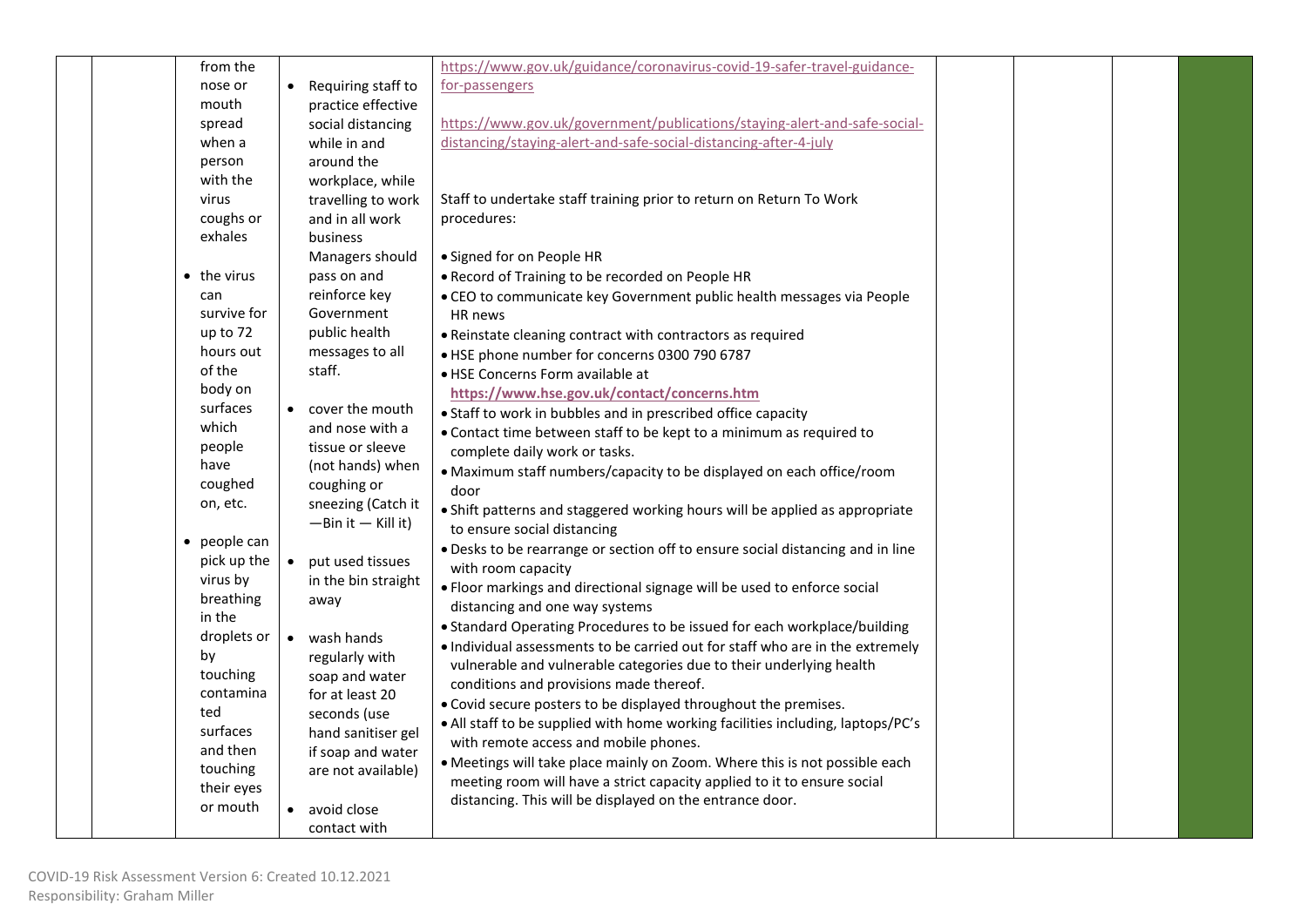| people who are              | • All available building space will be used to reduce the number of people     |  |  |
|-----------------------------|--------------------------------------------------------------------------------|--|--|
| unwell                      | working in each area.                                                          |  |  |
| clean and                   | . Drink stations will be disinfected before and after every use.               |  |  |
| disinfect                   | • Areas that are not in use will be marked/taped off                           |  |  |
| frequently                  |                                                                                |  |  |
| touched objects             |                                                                                |  |  |
| and surfaces                | <b>Additional Mitigation</b>                                                   |  |  |
| do not touch face,          |                                                                                |  |  |
| eyes, nose or               | <b>Workplace Testing (Lateral Flow Testing)</b>                                |  |  |
| mouth if hands              | • Workplace Testing is in operation                                            |  |  |
| are not clean.              | • Tests to be taken before each office visit                                   |  |  |
|                             | • Each site will have a trained Testing Site Operative                         |  |  |
| In all departments,         | • Staff who test positive will be advised to get a PCR Test at Community       |  |  |
| fully                       | <b>Testing Centers</b>                                                         |  |  |
| implement Public            | . The person will be asked to follow Self Isolation Guidance                   |  |  |
| Health England (PHE)        | . NHS Test & Trace will manage getting in touch with contacts                  |  |  |
| Guidance for                |                                                                                |  |  |
| <b>Employers and</b>        | <b>Ventilation</b>                                                             |  |  |
| <b>Businesses on</b>        |                                                                                |  |  |
| Coronavirus,                | During the lifetime of the pandemic, it has become increasing clear that       |  |  |
| including                   | good ventilation plays a vital role in reducing the transmission of the virus. |  |  |
| the following key<br>safety | The following government guidance has been issued to all staff:                |  |  |
| precautions:                |                                                                                |  |  |
|                             | https://www.gov.uk/government/publications/covid-19-ventilation-of-            |  |  |
| $\bullet$ Keep              | indoor-spaces-to-stop-the-spread-of-coronavirus/ventilation-of-indoor-         |  |  |
| local/department            | spaces-to-stop-the-spread-of-coronavirus-covid-19                              |  |  |
| al risk                     |                                                                                |  |  |
| assessments                 | CO2 Monitoring is now in operation to support ventilation levels and           |  |  |
| under review to             | management thereof.                                                            |  |  |
| ensure that a safe          |                                                                                |  |  |
| place of work is            | <b>Covid Secure Refresher Training</b>                                         |  |  |
| maintained                  | Refresher training on working within Covid Secure Procedures will be           |  |  |
|                             | delivered, as needed, on site and on Zoom in line with any                     |  |  |
| Consult with staff          | timetables/changes to the easing of lockdown.                                  |  |  |
| and staff                   |                                                                                |  |  |
| representatives-            |                                                                                |  |  |
| fully involve the           |                                                                                |  |  |
| workforce at all            |                                                                                |  |  |
| stages of the               |                                                                                |  |  |
| pandemic                    |                                                                                |  |  |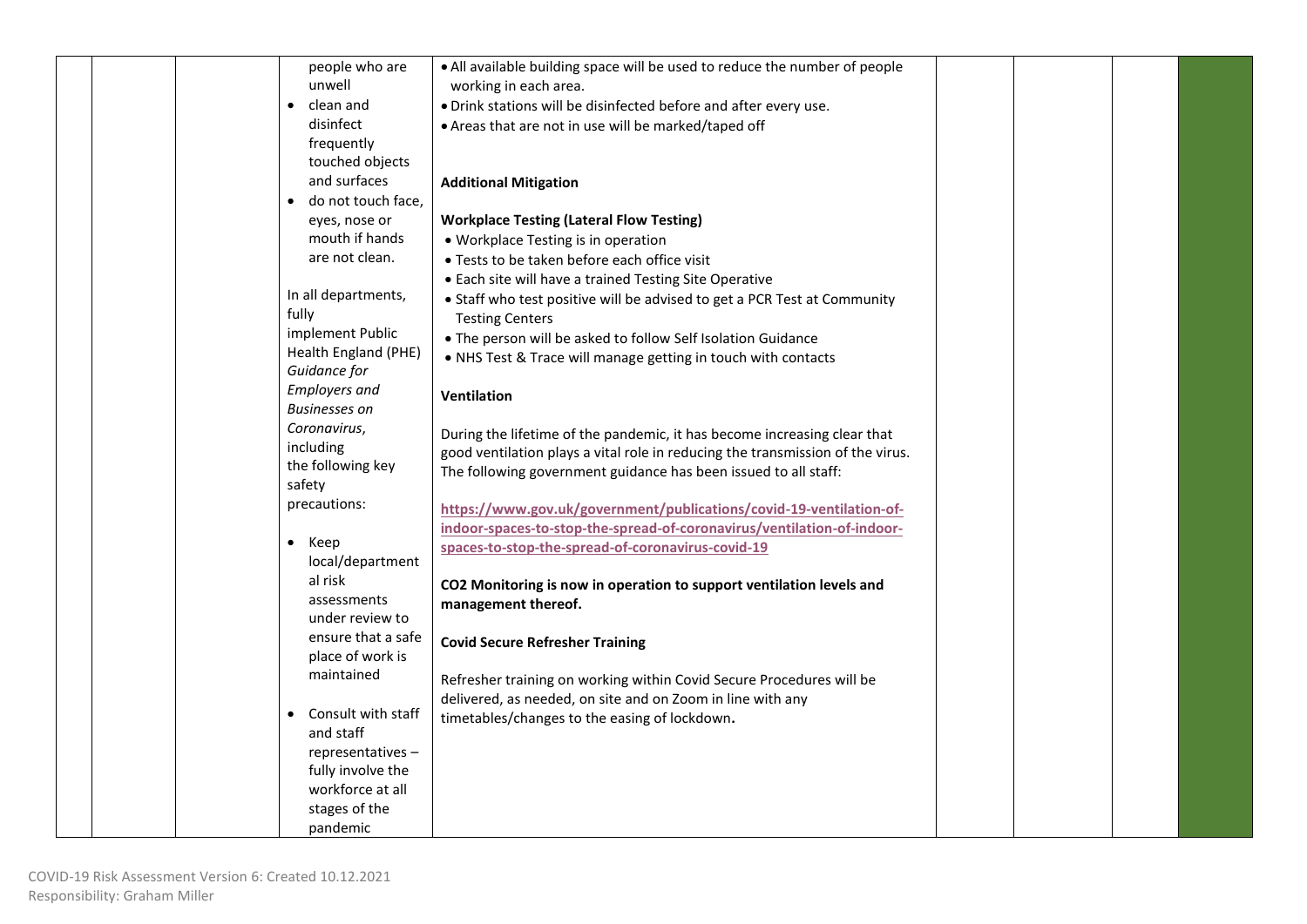|  | • Ensure staff know<br>how to raise a<br>concern                                                                                                                                                                                                  |  |  |  |
|--|---------------------------------------------------------------------------------------------------------------------------------------------------------------------------------------------------------------------------------------------------|--|--|--|
|  | • Make any<br>adjustments to<br>the<br>workspace/rotas/<br>work patterns/<br>procedures<br>necessary to<br>facilitate effective<br>infection<br>prevention and<br>social distancing<br>at work                                                    |  |  |  |
|  | • Follow<br>government health<br>and travel advice                                                                                                                                                                                                |  |  |  |
|  | • Provide hand<br>sanitiser as<br>required                                                                                                                                                                                                        |  |  |  |
|  | $\bullet$ Increase<br>environmental<br>cleaning in the<br>workplace; review<br>and revise cleaning<br>method<br>statements and<br>schedules and<br>ensure cleaning<br>staff have access<br>to suitable<br>detergents,<br>disinfectants and<br>PPE |  |  |  |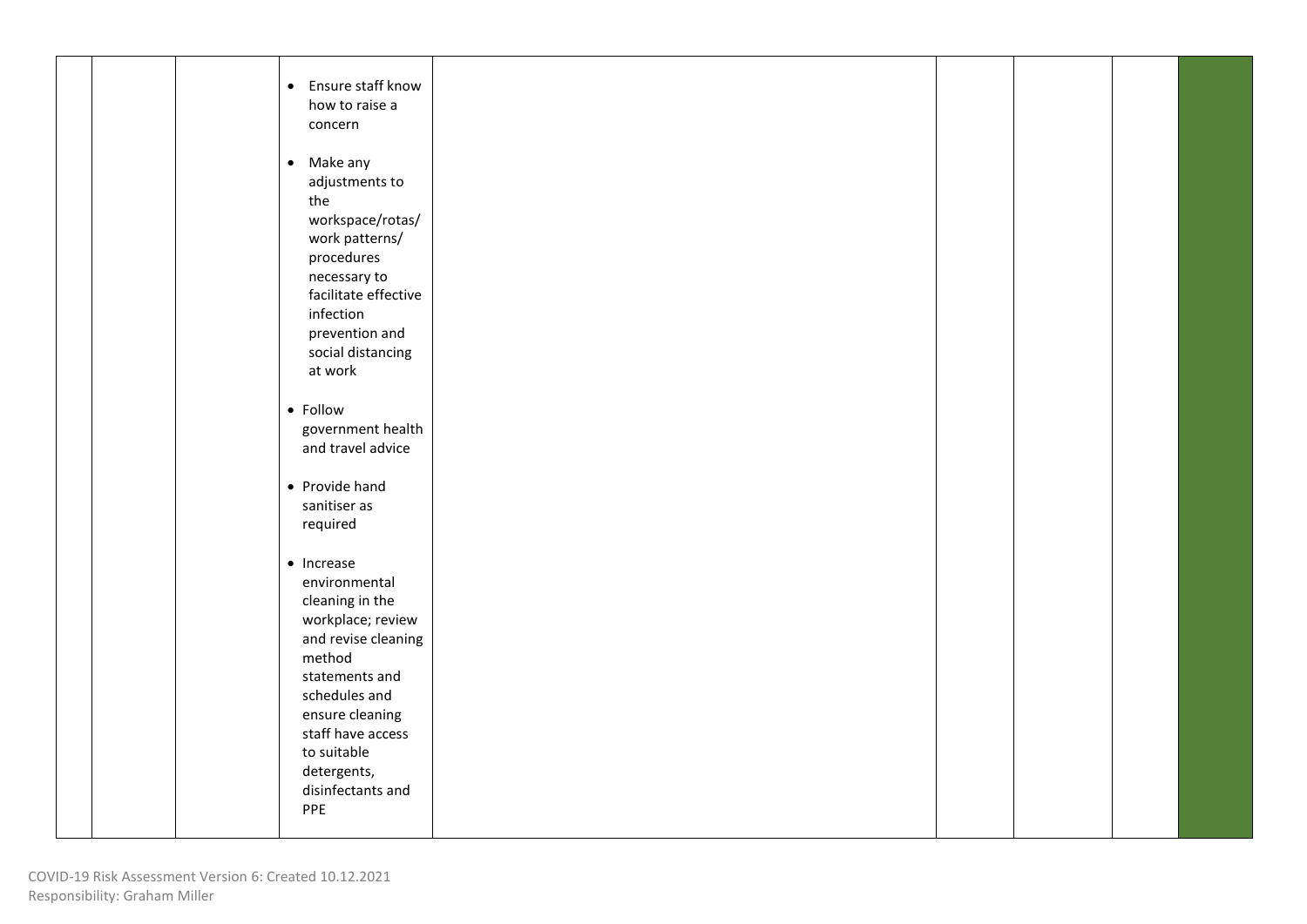|                |                       |                           | • Provide additional<br>waste removal<br>facilities and more<br>frequent rubbish<br>collection<br>• Display<br>appropriate public<br>health posters and<br>notices around the<br>workplace and on<br>websites<br>Staff are not required<br>to<br>wear face coverings<br>while<br>at work but may do<br>so if<br>they wish |                                                                                                                                                              |    |            |  |
|----------------|-----------------------|---------------------------|---------------------------------------------------------------------------------------------------------------------------------------------------------------------------------------------------------------------------------------------------------------------------------------------------------------------------|--------------------------------------------------------------------------------------------------------------------------------------------------------------|----|------------|--|
| $\mathbf{1}$   | Staff                 | Homeworkin                | Homeworking, Hot-desking & Equipment Sharing<br>Homeworking should                                                                                                                                                                                                                                                        | <b>Essential Key Working</b>                                                                                                                                 | GM | with       |  |
|                |                       |                           |                                                                                                                                                                                                                                                                                                                           |                                                                                                                                                              |    |            |  |
| $\overline{2}$ | working               | g reduces                 | be adopted within                                                                                                                                                                                                                                                                                                         | In line with Government guidance on a need and risk basis<br>$\bullet$                                                                                       |    | updates    |  |
|                | together              | the risk of               | the organisation as                                                                                                                                                                                                                                                                                                       | Numbers will be determined by capacity<br>$\bullet$                                                                                                          |    | 08.12.2021 |  |
|                | in                    | staff                     | the preferred                                                                                                                                                                                                                                                                                                             | Space to work with service users will be prioritized                                                                                                         |    |            |  |
|                | workplace             | gathering in              | method of work                                                                                                                                                                                                                                                                                                            | Non-Key Working staff will work from home where possible and as                                                                                              |    |            |  |
|                | premises              | the                       | wherever possible                                                                                                                                                                                                                                                                                                         | appropriate to assist with creating capacity in our buildings                                                                                                |    |            |  |
|                | inevitably            | workplace                 | and only staff who                                                                                                                                                                                                                                                                                                        |                                                                                                                                                              |    |            |  |
|                | raises the            | and of                    | need to be on-site<br>should attend                                                                                                                                                                                                                                                                                       | <b>Transitioning to Plan B</b>                                                                                                                               |    |            |  |
|                | risk of<br>virus      | transmitting<br>the virus | workplace premises.                                                                                                                                                                                                                                                                                                       | Review all Standard Operating Procedures to ensure that they are still                                                                                       |    |            |  |
|                | transmissi            |                           | The following                                                                                                                                                                                                                                                                                                             | being adhered to and fit for purpose                                                                                                                         |    |            |  |
|                | on                    |                           | working                                                                                                                                                                                                                                                                                                                   | Maximize operational space for service users, students and beneficiaries<br>in line with Covid Security                                                      |    |            |  |
|                | Hot-                  |                           | arrangements will be                                                                                                                                                                                                                                                                                                      | Non key working staff could work from home if this helps with capacity<br>$\bullet$                                                                          |    |            |  |
|                | desking               |                           | put                                                                                                                                                                                                                                                                                                                       | and this would ensure putting those who use our services where we can                                                                                        |    |            |  |
|                | and the               |                           | into place to support                                                                                                                                                                                                                                                                                                     | most support them                                                                                                                                            |    |            |  |
|                | sharing of            |                           | homeworking:                                                                                                                                                                                                                                                                                                              | An ebb and flow approach will be adopted.<br>$\bullet$                                                                                                       |    |            |  |
|                | Equipmen<br>t present |                           |                                                                                                                                                                                                                                                                                                                           |                                                                                                                                                              |    |            |  |
|                | hazards               |                           | • Managers will plan<br>for the minimum                                                                                                                                                                                                                                                                                   | I have asked your Line Managers to plan locally for each site to move<br>$\bullet$<br>forward but that this must remain at all times within the Covid Secure |    |            |  |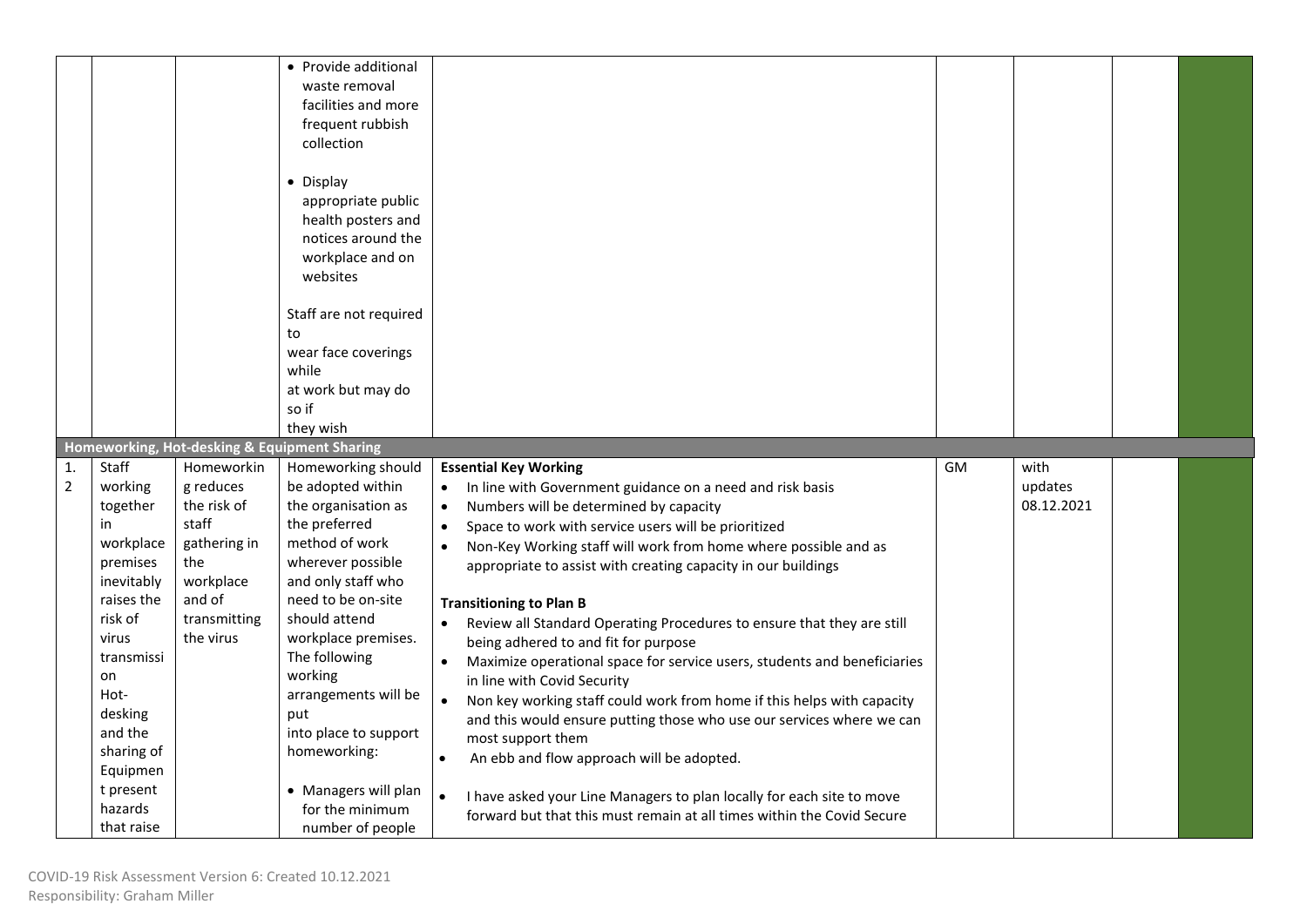| the risk of | needed on site to                    | Guidance and take account of this Covid Secure Risk Assessment to            |  |  |
|-------------|--------------------------------------|------------------------------------------------------------------------------|--|--|
| virus       | operate safely and                   | reflect current operations and future Government plans.                      |  |  |
| transmissi  | effectively in line                  |                                                                              |  |  |
| on further  | with commission                      | <b>Policy/Procedures/Training Required:</b>                                  |  |  |
|             | and partner                          | • Office Working Arrangements (Bubbles/Timings/Office Time Allocation        |  |  |
|             | requirements/servi                   | etc. will be adopted as appropriate.)                                        |  |  |
|             | ce user need.                        | • Homeworking Policy - COVID-19 specific                                     |  |  |
|             |                                      | All staff attend regular Zoom or face to face check in/out meetings with     |  |  |
|             | • Departmental and                   | regular CEO Q & A meetings also available.                                   |  |  |
|             | line managers to                     |                                                                              |  |  |
|             | review all staff job                 | <b>Health &amp; Wellbeing:</b>                                               |  |  |
|             | roles in order to                    | • COVID-19 H&W Checks to be conducted with all staff                         |  |  |
|             | facilitate and                       |                                                                              |  |  |
|             | encourage                            | <b>IT Arrangements:</b>                                                      |  |  |
|             | homeworking                          | • Smellie Savage support remote working systems and access to the            |  |  |
|             | wherever                             | systems remotely                                                             |  |  |
|             | appropriate                          |                                                                              |  |  |
|             |                                      | Staying in Touch (if working from home)                                      |  |  |
|             | • Homeworking                        |                                                                              |  |  |
|             | policies to be                       | Managers support staff through the provision of team zoom                    |  |  |
|             | reviewed to                          | meetings/supervision/Q&A held by SMT/Staff room trialed/regular              |  |  |
|             | ensure that                          | newsletters via People HR                                                    |  |  |
|             | sufficient support                   |                                                                              |  |  |
|             | is provided to                       |                                                                              |  |  |
|             | homeworkers                          | <b>DSE Workstation Assessments</b>                                           |  |  |
|             |                                      |                                                                              |  |  |
|             | • Managers should                    | Companies aren't required to carry out DSE assessment for the home           |  |  |
|             | monitor the                          | however - staff have been given self-assessment tools, where requirements    |  |  |
|             | wellbeing of                         | are needed equipment has been delivered to their homes                       |  |  |
|             | people who are                       |                                                                              |  |  |
|             | working from                         | <b>Buildings</b>                                                             |  |  |
|             | home and put in<br>place measures to | Covid Secure Standard Operating Procedures are in place and should be        |  |  |
|             | support their                        | read in conjunction with this risk assessment. The main points for Buildings |  |  |
|             | mental and                           | as follows:                                                                  |  |  |
|             | physical health and                  |                                                                              |  |  |
|             | personal security                    | <b>Accessing The Building</b>                                                |  |  |
|             |                                      | Hand sanitizer is available inside entrances for use or at the start of the  |  |  |
|             | • Enhanced IT                        | reception/entrance area and throughout our buildings at strategic points. A  |  |  |
|             |                                      | procedure for using the staircases is in operation and posted at appropriate |  |  |
|             | support to be<br>provided to         | points. This will help with managing where we have multiple occupancy of     |  |  |
|             |                                      |                                                                              |  |  |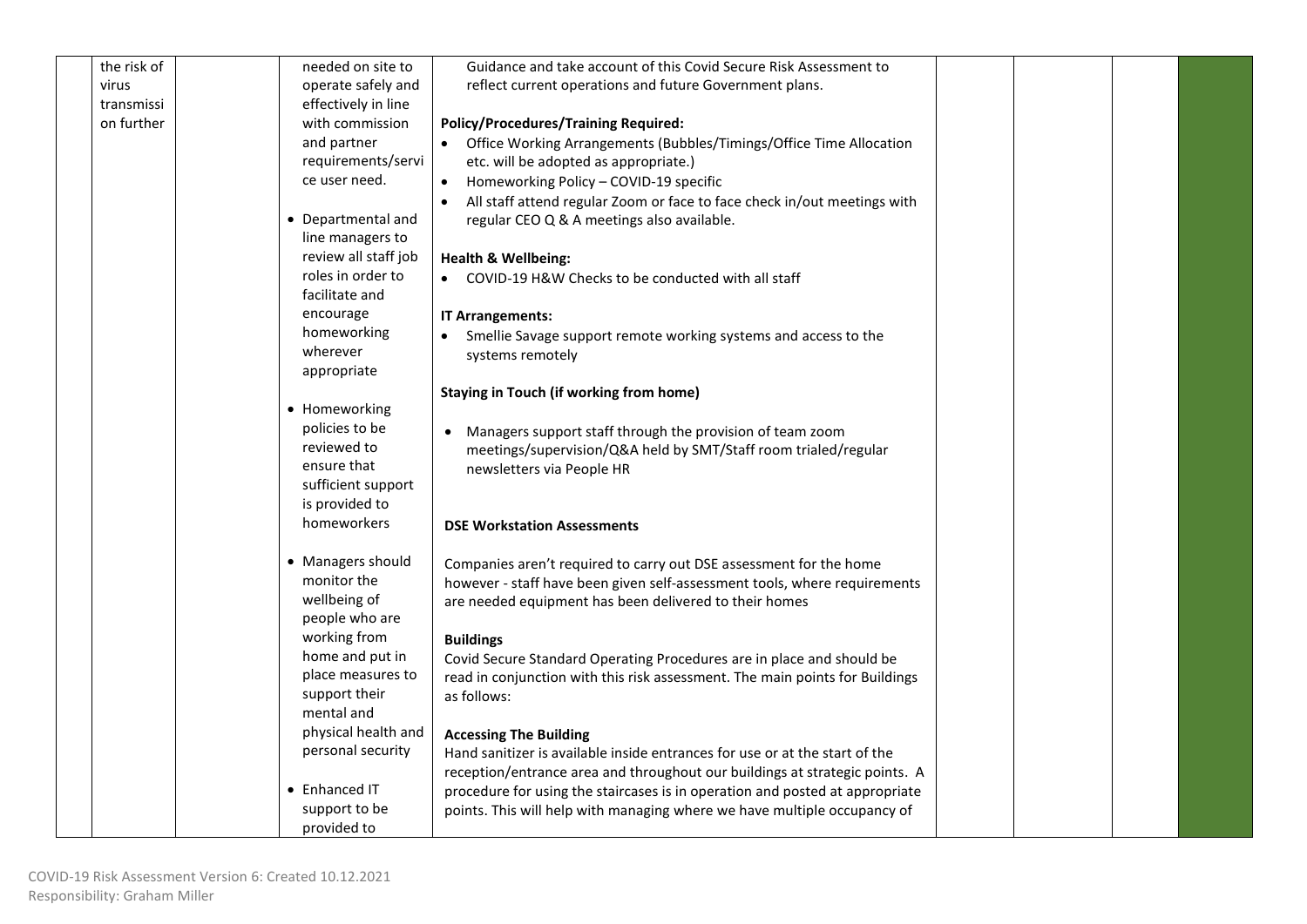| homeworkers to      | the building. A one way system may be utilised where appropriate. Staff          |  |  |
|---------------------|----------------------------------------------------------------------------------|--|--|
| ensure the          | receive Covid Secure Inductions.                                                 |  |  |
| effectiveness of    |                                                                                  |  |  |
| working             | <b>Practicalities/Overview</b>                                                   |  |  |
| arrangements and    | Any rooms that are used in the building must be cleaned after each               |  |  |
| the security of     | session.                                                                         |  |  |
| information and     | Work stations should be cleaned at the end of each day using                     |  |  |
| data, for example,  | antiseptic wipes                                                                 |  |  |
| remote access to    | Refreshment facilities must be wiped before and after every use.                 |  |  |
| work systems        | A procedure for the toilet usage will be posted at the entrance to<br>facilities |  |  |
| • Arrangements      | Service users, students and beneficiaries should be expected to do               |  |  |
| should help         | as much as possible themselves to avoid worker to client, client to              |  |  |
| homeworkers to      | worker contact.                                                                  |  |  |
| stay connected to   | Service users, students, beneficiaries and all visitors will be escorted         |  |  |
| the rest of the     | on entering and leaving the building utilising safe social distancing            |  |  |
| workforce as        | measures.                                                                        |  |  |
| appropriate         | Each staff member will be responsible for co-ordinating their own                |  |  |
|                     | Service users, students and beneficiaries                                        |  |  |
| • Hot-desking will  | The building will be marked out to ensure social distancing. Please              |  |  |
| not be supported    | observe all signage and markings at all times                                    |  |  |
| at this time. Staff |                                                                                  |  |  |
| should only access  | Specifics (Updated 08.12.2021)                                                   |  |  |
| their own           | Until our premises are in a position to manage full capacity all group           |  |  |
| workstation         | sessions and/or meetings will take place over Zoom and/or on a blend of          |  |  |
| equipment when      | Zoom with some people in attendance in the building where capacity and           |  |  |
| in the office.      | Covid security allows.                                                           |  |  |
| Equipment should    |                                                                                  |  |  |
| not be shared       | Service users, students and beneficiaries will have access to wellbeing          |  |  |
| between staff -     | checks and 1:1 support. Remote delivery and working will remain an option        |  |  |
| limit use of high-  | where capacity in relation to social distancing becomes an issue.                |  |  |
| touch equipment     |                                                                                  |  |  |
| in the workplace,   | Those clients deemed as requiring priority contact are likely to fall into the   |  |  |
| e.g. whiteboards,   | following categories:-                                                           |  |  |
| pens, etc.          | Safeguarding: where risks exist particularly where a lack of                     |  |  |
|                     | screening is an identified problem within safeguarding plans                     |  |  |
|                     | New Clients: those who have yet to be seen by staff following                    |  |  |
|                     | assessment                                                                       |  |  |
|                     | Domestic Violence: where disclosure requires referrals, the Hub                  |  |  |
|                     | can be a place of safety where MARAC can be completed.                           |  |  |
|                     |                                                                                  |  |  |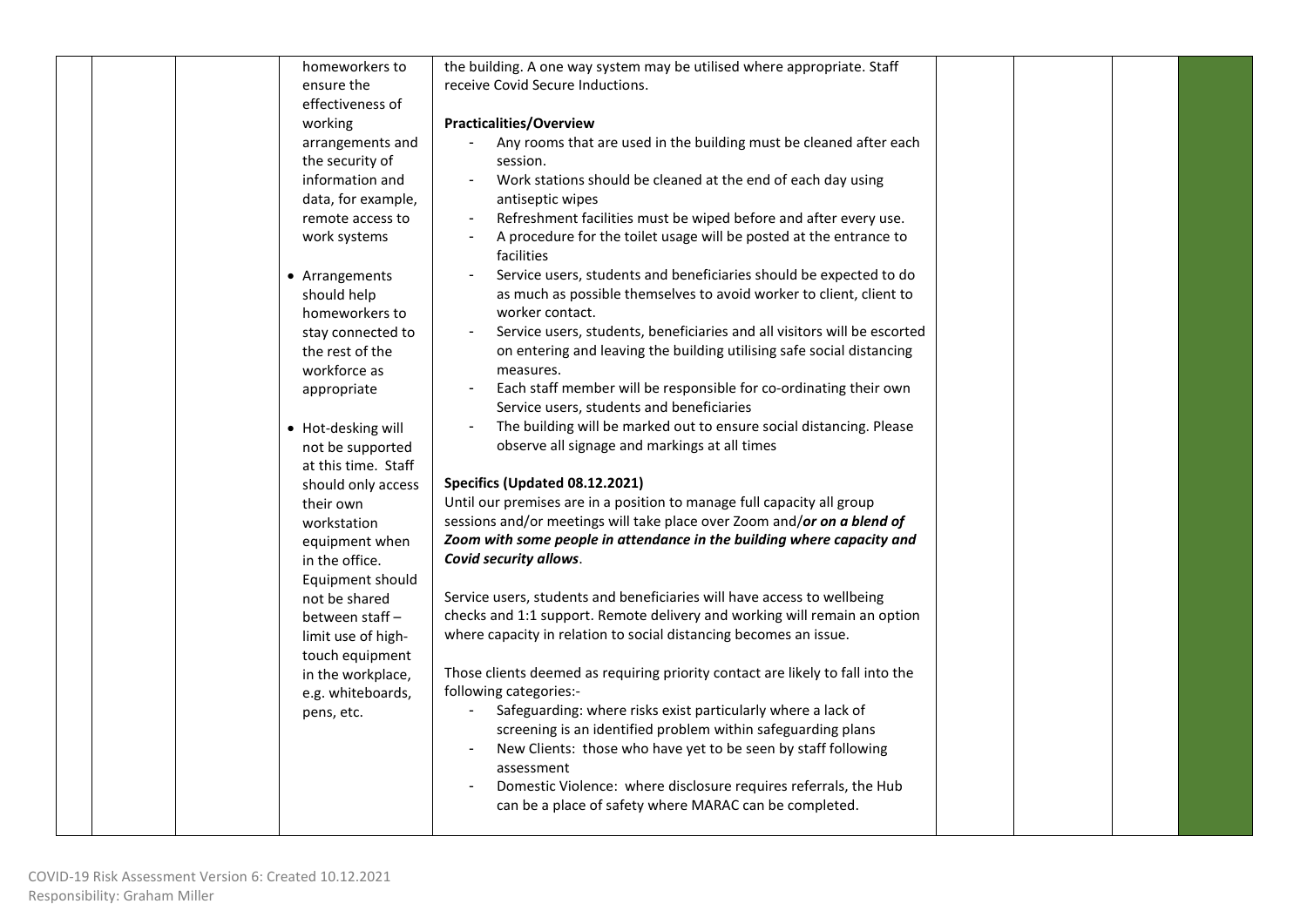|  |  | This list is not exclusive. Each case will be individually assessed.                                                                                                                                                                                                                                                                                                                                                                                                                                                                                                                                                                                                                                                                                                                                                                                                                                                                                                                                                                                    |  |  |
|--|--|---------------------------------------------------------------------------------------------------------------------------------------------------------------------------------------------------------------------------------------------------------------------------------------------------------------------------------------------------------------------------------------------------------------------------------------------------------------------------------------------------------------------------------------------------------------------------------------------------------------------------------------------------------------------------------------------------------------------------------------------------------------------------------------------------------------------------------------------------------------------------------------------------------------------------------------------------------------------------------------------------------------------------------------------------------|--|--|
|  |  | <b>Social Distancing</b><br>The following mitigations should be applied across all settings to reduce risk:<br>maintain 2m where viable<br>an unambiguous message to staff to stay home when symptomatic,<br>or if a member of their household is symptomatic, and to get tested<br>to allow contact tracing of positive cases<br>staff minimising duration of contact at less than 2m with people<br>outside their household<br>maintaining hand hygiene and cough etiquette<br>thorough and regular cleaning of shared areas, including toilets<br>wearing face coverings when distances of 2m cannot be kept in<br>indoor environments where possible<br>recording staff and visitor contact details and working patterns to<br>support test and trace<br><b>Managing Capacity &amp; Footfall</b><br>A daily list of visitors must be available in advance to all staff working in the<br>building. No drop-ins or people just turning up unannounced will be<br>permitted.<br>Each room/office will have a poster on the door with a capacity limit |  |  |
|  |  | applied. This must be followed at all times. Any furniture in the rooms must<br>not be moved as these have been set out to ensure effective social<br>distancing.<br><b>High Contact Areas</b>                                                                                                                                                                                                                                                                                                                                                                                                                                                                                                                                                                                                                                                                                                                                                                                                                                                          |  |  |
|  |  | There are many high contact areas in the building, mainly door handles,<br>push plates and, Digi-locks and taps. Antiseptic wipes should be used before<br>and after using these.<br><b>Staff Training Sessions (Covid-19 Secure Specific)</b>                                                                                                                                                                                                                                                                                                                                                                                                                                                                                                                                                                                                                                                                                                                                                                                                          |  |  |
|  |  | Staff will receive training sessions on Zoom prior to going into the building.<br>A building induction will also take place to ensure that all staff are familiar<br>with any new layouts and Covid-19 specific additional policy and procedure.                                                                                                                                                                                                                                                                                                                                                                                                                                                                                                                                                                                                                                                                                                                                                                                                        |  |  |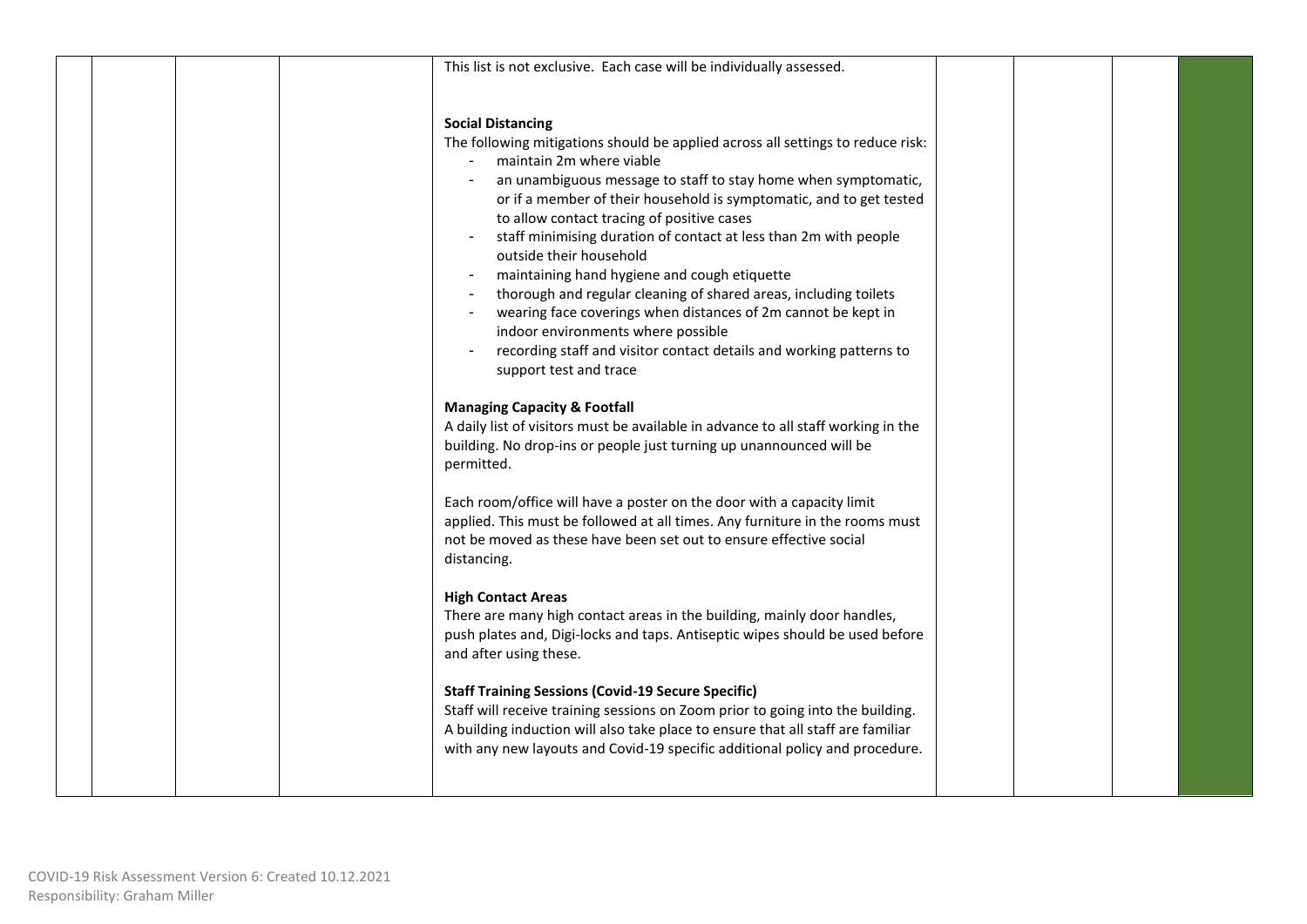|     | <b>Workplace Social Distancing</b> |                                |                                            |                                                                    |    |            |  |
|-----|------------------------------------|--------------------------------|--------------------------------------------|--------------------------------------------------------------------|----|------------|--|
| 1.3 | <b>Effective social</b>            | Social distancing              | Staff are required to                      | Policies & Procedures and Training will be provided in             | GM | with       |  |
|     | distancing is a                    | refers to people               | practice effective social                  | support of social distancing measures:                             |    | updates    |  |
|     | key element in                     | being required to              | distancing while in and                    |                                                                    |    | 08.12.2021 |  |
|     | reducing the                       | maintain a                     | around the workplace,                      | • Restroom procedures                                              |    |            |  |
|     | transmission of                    | distance from                  | while involved in work                     | · Social distancing guidance                                       |    |            |  |
|     | COVID-19                           | each other as                  | activities and when                        | (Entrances/Exits/Movement/Office Space)                            |    |            |  |
|     |                                    | defined by the UK              | travelling to and from                     | · Use of Meeting Rooms                                             |    |            |  |
|     |                                    | Government and                 | work, whenever possible,                   | • Personal Deliveries                                              |    |            |  |
|     |                                    | Public Health,                 | by:                                        | • Managing visitors                                                |    |            |  |
|     |                                    | wherever                       |                                            | • Room capacity in observance of social distancing                 |    |            |  |
|     |                                    | possible. Social               | • Avoiding non-essential                   |                                                                    |    |            |  |
|     |                                    | distancing                     | contact with others                        | <b>Relevant Signage</b>                                            |    |            |  |
|     |                                    | effectively puts               |                                            |                                                                    |    |            |  |
|     |                                    | people at a safe               | • Keeping a safe distance                  | • Social distance signage to be placed strategically across        |    |            |  |
|     |                                    | range from                     | from others whenever                       | the workplace to include building entrances, meeting               |    |            |  |
|     |                                    | anyone coughing.<br><b>The</b> | possible in line with the                  | rooms and office space.                                            |    |            |  |
|     |                                    | main route of                  | <b>Government Guidance</b>                 |                                                                    |    |            |  |
|     |                                    | virus transmission             |                                            | • One way systems                                                  |    |            |  |
|     |                                    | is through                     | • Avoiding physical<br>contact (e.g. hugs, |                                                                    |    |            |  |
|     |                                    | droplets exhaled               | handshakes, etc.)                          | Managers to implement one-way systems and signs as is              |    |            |  |
|     |                                    | or coughed by an               |                                            | required                                                           |    |            |  |
|     |                                    | infected                       | Adaptations to the                         |                                                                    |    |            |  |
|     |                                    | person                         | premises to support social                 | Zoom Meetings/Face Time/                                           |    |            |  |
|     |                                    |                                | distancing should include:                 |                                                                    |    |            |  |
|     |                                    |                                |                                            | • Extra Zoom license purchased to support longer<br>meetings.      |    |            |  |
|     |                                    |                                | • A review of all work                     |                                                                    |    |            |  |
|     |                                    |                                | premises to identify                       | <b>Visitors</b>                                                    |    |            |  |
|     |                                    |                                | suitable adaptations                       |                                                                    |    |            |  |
|     |                                    |                                | which will support                         | Where possible remote meetings will take place over                |    |            |  |
|     |                                    |                                | social distancing                          | Zoom, Teams or Face Time.                                          |    |            |  |
|     |                                    |                                | • Offices and work                         | Visitor numbers will be timed and limited.<br>$\bullet$            |    |            |  |
|     |                                    |                                | spaces to be set up to                     | Any essential site maintenance will take place out of<br>$\bullet$ |    |            |  |
|     |                                    |                                | support social                             | hours.                                                             |    |            |  |
|     |                                    |                                | distancing, e.g. layout                    | A record of all visitors will be kept for 21 days.                 |    |            |  |
|     |                                    |                                | changes, appropriate                       | Ensuring visits via remote connection/working where                |    |            |  |
|     |                                    |                                | signage, stickers and                      | this is an option.                                                 |    |            |  |
|     |                                    |                                | floor markings to                          | Limiting visitor times to a specific time window and<br>$\bullet$  |    |            |  |
|     |                                    |                                | denote safe distances,                     | restricting access to required visitors only.                      |    |            |  |
|     |                                    |                                | etc.                                       |                                                                    |    |            |  |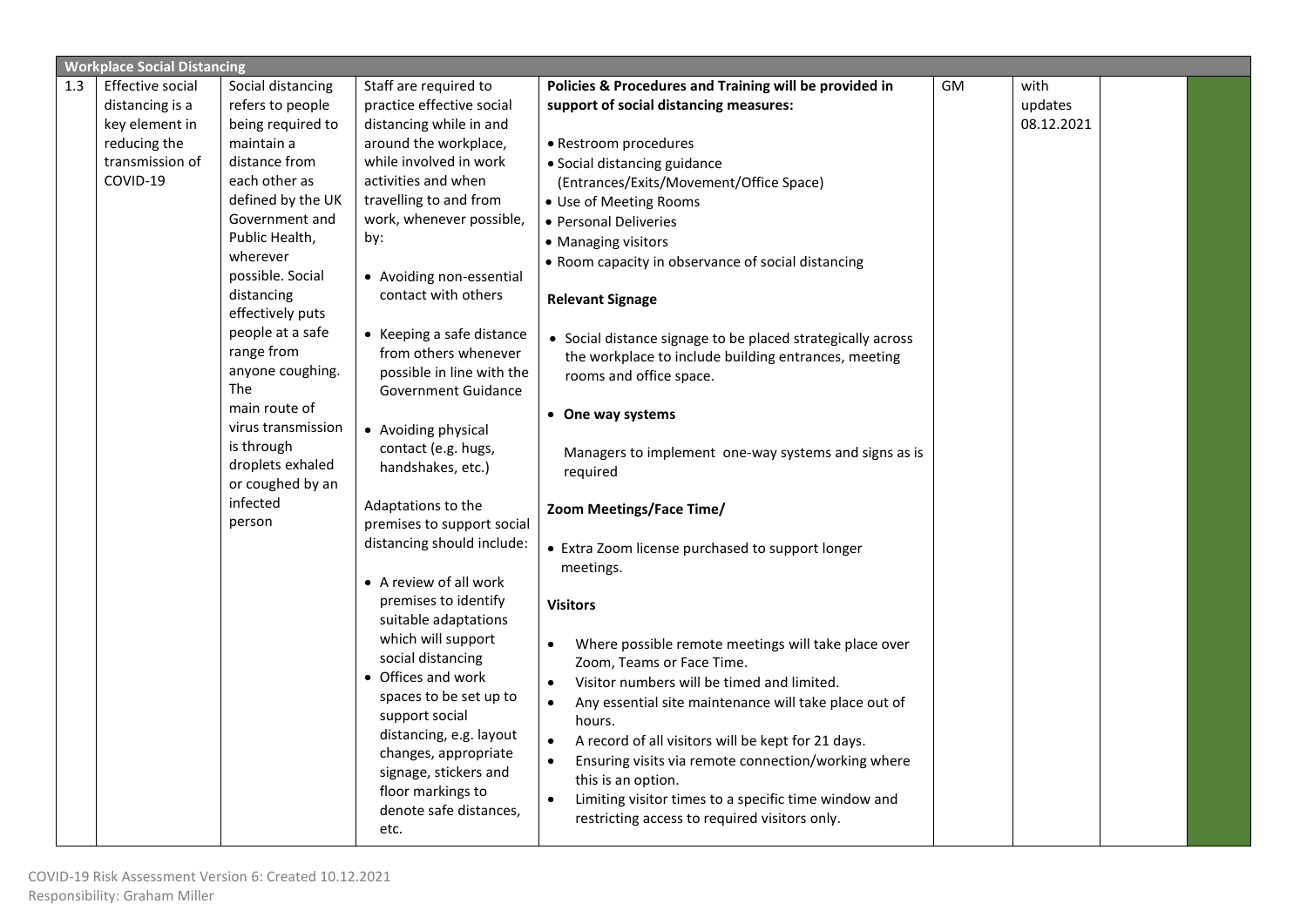|  | • Workstations and desks<br>to be arranged with a<br>minimum separation<br>between them - where<br>necessary screens will<br>be fitted or where this<br>is not possible<br>maximum numbers of<br>people allowed in each<br>work space/office will<br>be considered (see<br>below)<br>• Establishing maximum<br>occupancy limits for<br>offices and work areas.<br>Reducing the need for<br>staff to move around<br>within the workplace<br>Adaptations to work<br>processes to support<br>social distancing will<br>include:<br>• Cancelling nonessential<br>meetings.<br>• Holding essential<br>meetings in well<br>ventilated rooms with<br>appropriate social<br>distancing in place -<br>limit numbers to<br>essential members only<br>and use phone/video<br>conferencing, etc.<br>• Replacing face-to face<br>meetings wherever<br>possible with video<br>conferencing, phone<br>conferencing, etc. | Determining if schedules for essential services and<br>$\bullet$<br>contractor visits can be revised to reduce interaction<br>and overlap between people, for example, carrying out<br>services at night.<br>Ensuring visitors to use hand sanitizer or handwashing<br>$\bullet$<br>facilities as they enter the premises.<br>Revising visitor arrangements to ensure social<br>distancing and hygiene, for example, where someone<br>physically signs in with the same pen in receptions.<br>Observe the Government guidance on no more the 6<br>$\bullet$<br>people from 2 different household in one room.<br>Following the guidance on social distancing -<br>https://www.gov.uk/guidance/covid-19-coronavirus-<br>restrictions-what-you-can-and-cannot-do<br><b>Visits Off Site</b><br>Prior permission must be obtained from a manager<br>before visiting service users off site<br>A Covid Secure Risk Assessment (Checklist contained in<br>Policy COVID 004) for home visits must take place and<br>be signed off by your manager prior to the visit<br>An off-site Risk Assessment (Checklist contained in<br>Policy Covid 006) must take place and be singed off by<br>your manager prior to the visit<br>If visiting another organization a copy of their Covid<br>Risk Assessment and Operating Procedures must be<br>requested in advance. |
|--|-----------------------------------------------------------------------------------------------------------------------------------------------------------------------------------------------------------------------------------------------------------------------------------------------------------------------------------------------------------------------------------------------------------------------------------------------------------------------------------------------------------------------------------------------------------------------------------------------------------------------------------------------------------------------------------------------------------------------------------------------------------------------------------------------------------------------------------------------------------------------------------------------------------|----------------------------------------------------------------------------------------------------------------------------------------------------------------------------------------------------------------------------------------------------------------------------------------------------------------------------------------------------------------------------------------------------------------------------------------------------------------------------------------------------------------------------------------------------------------------------------------------------------------------------------------------------------------------------------------------------------------------------------------------------------------------------------------------------------------------------------------------------------------------------------------------------------------------------------------------------------------------------------------------------------------------------------------------------------------------------------------------------------------------------------------------------------------------------------------------------------------------------------------------------------------------------------------------------------------------------------------------------------|
|--|-----------------------------------------------------------------------------------------------------------------------------------------------------------------------------------------------------------------------------------------------------------------------------------------------------------------------------------------------------------------------------------------------------------------------------------------------------------------------------------------------------------------------------------------------------------------------------------------------------------------------------------------------------------------------------------------------------------------------------------------------------------------------------------------------------------------------------------------------------------------------------------------------------------|----------------------------------------------------------------------------------------------------------------------------------------------------------------------------------------------------------------------------------------------------------------------------------------------------------------------------------------------------------------------------------------------------------------------------------------------------------------------------------------------------------------------------------------------------------------------------------------------------------------------------------------------------------------------------------------------------------------------------------------------------------------------------------------------------------------------------------------------------------------------------------------------------------------------------------------------------------------------------------------------------------------------------------------------------------------------------------------------------------------------------------------------------------------------------------------------------------------------------------------------------------------------------------------------------------------------------------------------------------|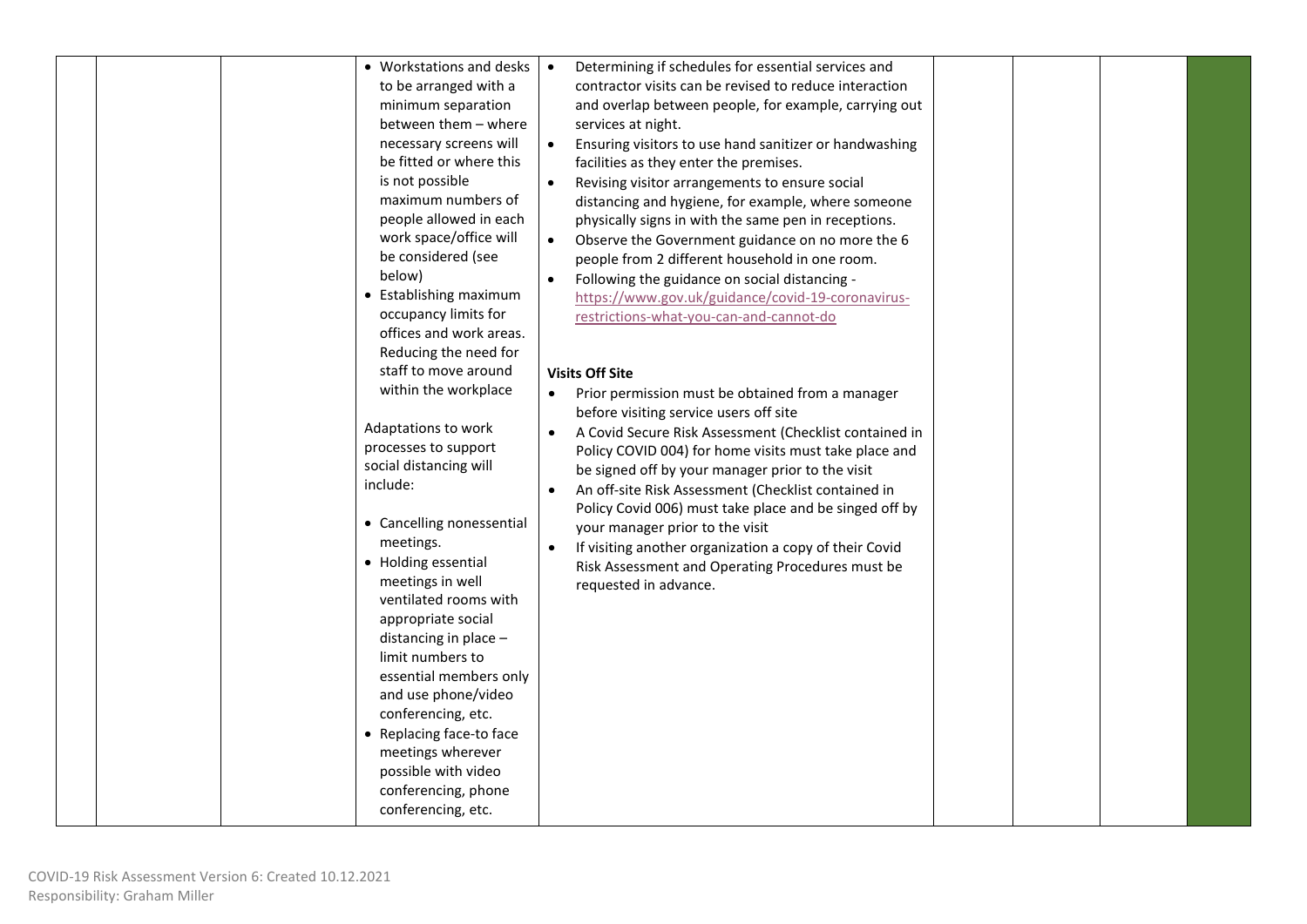|  | • Holding meetings            |  |  |  |
|--|-------------------------------|--|--|--|
|  | outdoors                      |  |  |  |
|  | • Providing hand              |  |  |  |
|  | sanitiser at meetings         |  |  |  |
|  |                               |  |  |  |
|  | • Cancelling nonessential     |  |  |  |
|  | training and all face-to-     |  |  |  |
|  | face                          |  |  |  |
|  | training/recruitment          |  |  |  |
|  | practices                     |  |  |  |
|  | • Carrying out any            |  |  |  |
|  | essential training/           |  |  |  |
|  | recruitment by using          |  |  |  |
|  | email/online e-learning       |  |  |  |
|  | wherever possible             |  |  |  |
|  | rather than bringing          |  |  |  |
|  | people together face to       |  |  |  |
|  | face                          |  |  |  |
|  |                               |  |  |  |
|  | Managers should display       |  |  |  |
|  | notices in all premises       |  |  |  |
|  | reminding staff of the key    |  |  |  |
|  | infection prevention          |  |  |  |
|  | requirements, including       |  |  |  |
|  | the need to maintain safe     |  |  |  |
|  | distancing                    |  |  |  |
|  |                               |  |  |  |
|  | Where social distancing       |  |  |  |
|  | guidelines cannot be          |  |  |  |
|  | followed in full, in relation |  |  |  |
|  | to a particular activity,     |  |  |  |
|  | managers must carry out       |  |  |  |
|  | further risk assessments      |  |  |  |
|  | and consider whether          |  |  |  |
|  | that activity needs to        |  |  |  |
|  | continue for the business     |  |  |  |
|  | to operate - where such       |  |  |  |
|  | activities need to            |  |  |  |
|  | continue appropriate          |  |  |  |
|  | mitigation methods            |  |  |  |
|  | should be put into place,     |  |  |  |
|  | such as:                      |  |  |  |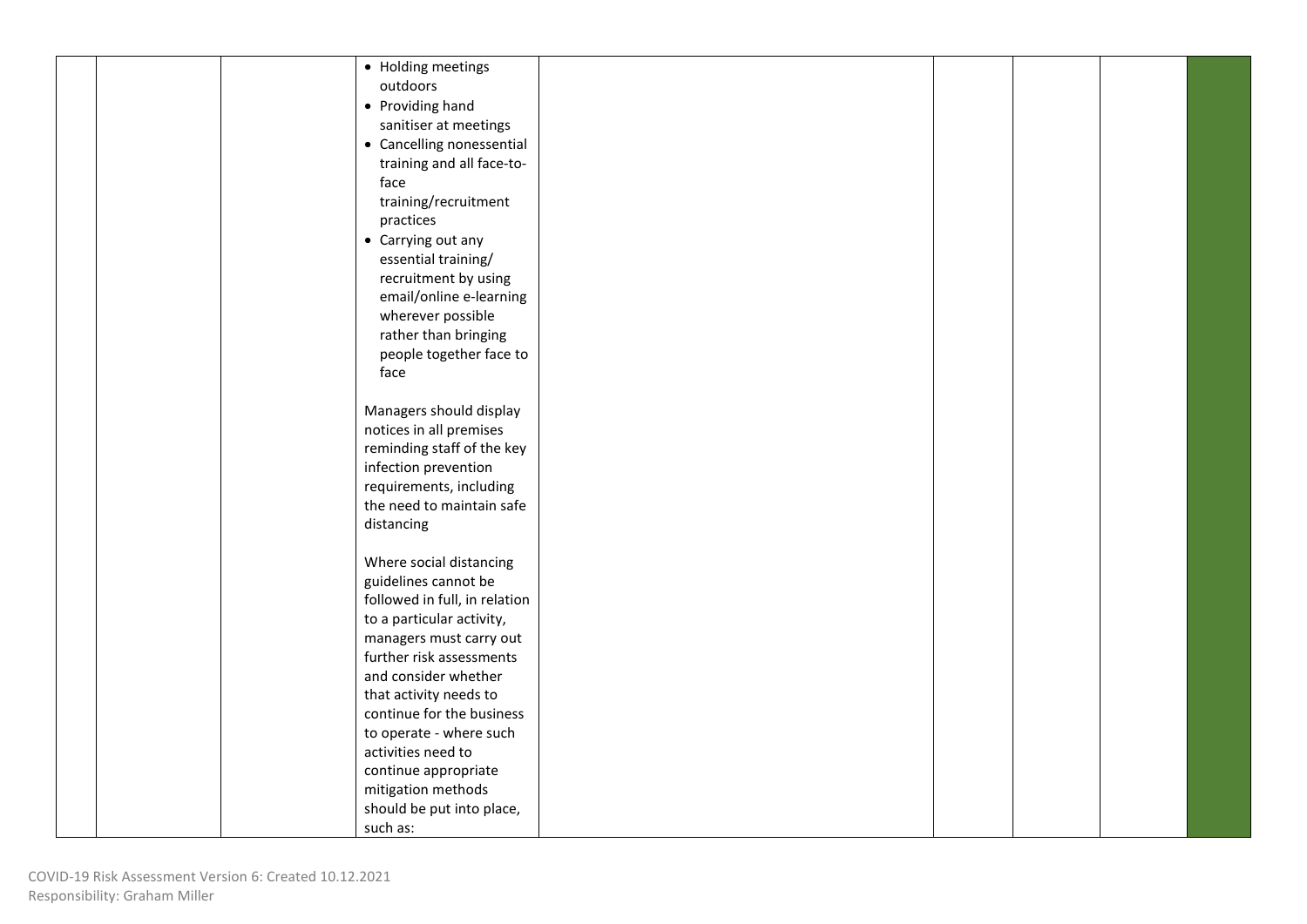|  | • Increased hand<br>washing<br>$\bullet$ Increased<br>environmental cleaning<br>• Keeping the activity<br>time involved a short as<br>possible<br>• Reducing the number<br>of people each person<br>has contact with by<br>using "fixed teams or<br>partnering" (so each<br>person works with only<br>a few others) |  |  |  |
|--|---------------------------------------------------------------------------------------------------------------------------------------------------------------------------------------------------------------------------------------------------------------------------------------------------------------------|--|--|--|
|  |                                                                                                                                                                                                                                                                                                                     |  |  |  |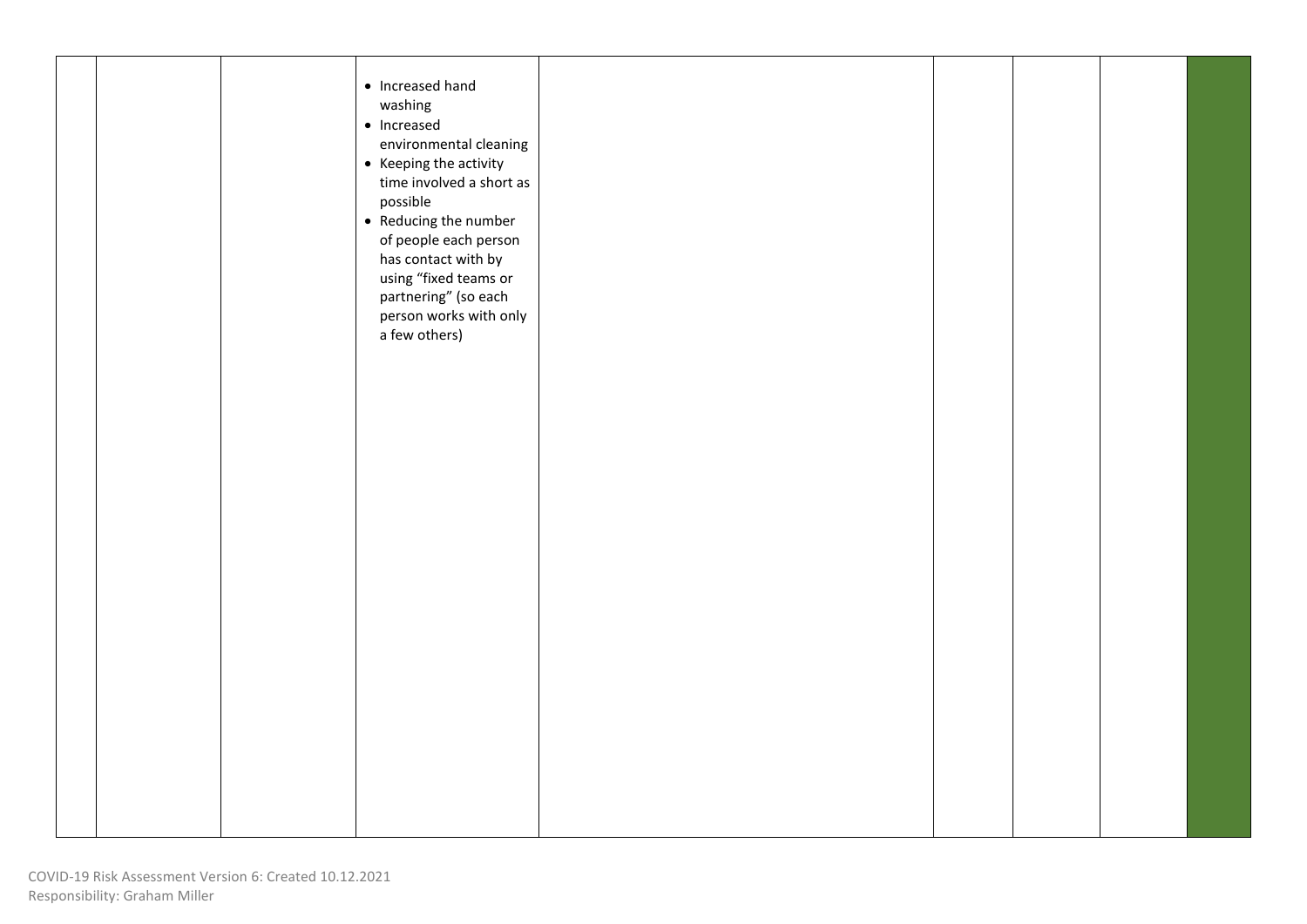|     | <b>Higher Risk Areas of the Workplace</b> |                            |                           |                                                             |    |            |  |
|-----|-------------------------------------------|----------------------------|---------------------------|-------------------------------------------------------------|----|------------|--|
| 1.4 | Some areas of                             | Heavily used areas         | Ensure higher-risk high   | <b>Relevant Policies/Procedures: -</b>                      | GM | with       |  |
|     | the                                       | of                         | traffic areas of the      | • Handwashing procedures                                    |    | updates    |  |
|     | workplace may                             | the workplace are          | workplace are COVID       |                                                             |    | 08.12.2021 |  |
|     | present a higher                          | more likely to             | secure by applying        | <b>Relevant Signage: -</b>                                  |    |            |  |
|     | risk                                      | present                    | appropriate safety        | . Handwashing signs to be placed in all toilets.            |    |            |  |
|     | than others $-$                           | an infection               | precautions, including:   |                                                             |    |            |  |
|     | this                                      | transmission risk          |                           | <b>Cleaners</b>                                             |    |            |  |
|     | may include                               | <b>Essential for staff</b> | Stressing the need for    | • Cleaners to be asked to ensure that all toilets have      |    |            |  |
|     | areas                                     | to                         | staff to follow good      | adequate supplies of liquid soap and paper towels.          |    |            |  |
|     | such as staff                             | wash hands                 | hygiene practice at all   | • Restrooms to be cleaned daily at a minimum                |    |            |  |
|     | toilets,                                  | regularly                  | times while at work (i.e. |                                                             |    |            |  |
|     | staff rooms and                           | but also that              | regular handwashing,      | <b>Hot Water</b>                                            |    |            |  |
|     | restrooms                                 | toilets are kept           | using tissues and         | • Adequate hot water tanks are in place in all restrooms    |    |            |  |
|     |                                           | clean and free of          | disposing of them         | and kitchen areas.                                          |    |            |  |
|     |                                           | coronavirus                | appropriately, etc.)      |                                                             |    |            |  |
|     |                                           | contamination              |                           | <b>Restrooms</b>                                            |    |            |  |
|     |                                           | A number of staff          | Managers ensuring         | • One member of staff male/female to be allowed in the      |    |            |  |
|     |                                           | going to the toilet        | that adequate hand        | restroom at any one time. One in one out signage to be      |    |            |  |
|     |                                           | together may               | cleaning resources        | put in place.                                               |    |            |  |
|     |                                           | compromise their           | are provided; all staff   |                                                             |    |            |  |
|     |                                           | ability to comply          | toilets to be supplied    | • Restrooms/Toilet to be checked periodically (and          |    |            |  |
|     |                                           | with                       | with adequate             | cleaning recorded) and staff procedures to include wiping   |    |            |  |
|     |                                           | social distancing          | supplies of hot water,    | down after use (i.e. high contact points such as handles,   |    |            |  |
|     |                                           | Increased risk of          | liquid soap and paper     | taps, light switches, toilet flush handles etc.) with anti- |    |            |  |
|     |                                           | people coughing            | towels                    | bacterial wipes after use.                                  |    |            |  |
|     |                                           | and                        |                           |                                                             |    |            |  |
|     |                                           | touching door              | Printing handwashing      | • Duty staff to regularly check restrooms for adequate      |    |            |  |
|     |                                           | handles, taps and          | instructions/posters      | supplies of soap and hand towels.                           |    |            |  |
|     |                                           | toilet flush               | and displaying            |                                                             |    |            |  |
|     |                                           | handles                    | throughout workplace,     | • Paper towels and hand dryers are available in all         |    |            |  |
|     |                                           |                            | especially in toilets     | restroom facilities.                                        |    |            |  |
|     |                                           |                            |                           |                                                             |    |            |  |
|     |                                           |                            | Limiting numbers of       | • Windows and doors will be kept open where possible        |    |            |  |
|     |                                           |                            | staff who can use high    | and at the same time as being mindful of fire risk          |    |            |  |
|     |                                           |                            | traffic areas such as     | procedures.                                                 |    |            |  |
|     |                                           |                            | corridors, stairs,        |                                                             |    |            |  |
|     |                                           |                            | toilets and restrooms     | • Supplies checked and topped up as needed. Plentiful       |    |            |  |
|     |                                           |                            | at any one time to        | supply of alcohol sanitizer secured and liquid hand soap    |    |            |  |
|     |                                           |                            | ensure social             | also available at the start of each day and again later in  |    |            |  |
|     |                                           |                            | distancing                | the day.                                                    |    |            |  |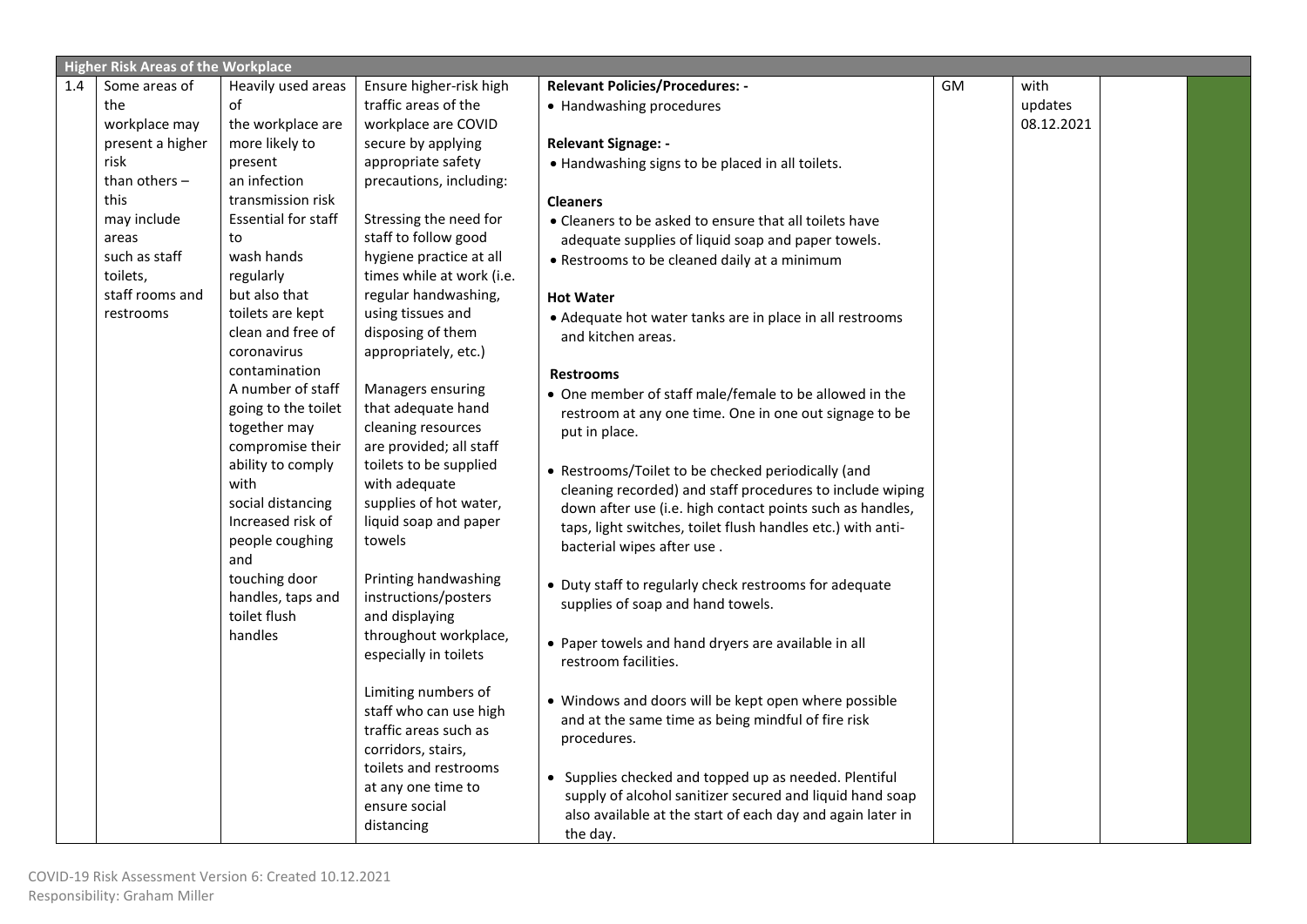|  |  | Monitor high-traffic      |  |  |  |
|--|--|---------------------------|--|--|--|
|  |  | area use and regulate     |  |  |  |
|  |  | access as necessary       |  |  |  |
|  |  |                           |  |  |  |
|  |  | Prioritise disabled use   |  |  |  |
|  |  | where necessary, e.g.     |  |  |  |
|  |  | disabled toilet use       |  |  |  |
|  |  |                           |  |  |  |
|  |  | Staggering breaks to      |  |  |  |
|  |  | ensure that restrooms     |  |  |  |
|  |  | and toilets are not       |  |  |  |
|  |  | overloaded                |  |  |  |
|  |  |                           |  |  |  |
|  |  | Establishing safe         |  |  |  |
|  |  | queuing systems by        |  |  |  |
|  |  | use of room               |  |  |  |
|  |  | occupancy limits and      |  |  |  |
|  |  | floor markings & signage, |  |  |  |
|  |  | etc.                      |  |  |  |
|  |  |                           |  |  |  |
|  |  | Placing 60% alcohol       |  |  |  |
|  |  | hand gels at              |  |  |  |
|  |  | convenient places         |  |  |  |
|  |  | around the workplace      |  |  |  |
|  |  | with instructions for     |  |  |  |
|  |  | use                       |  |  |  |
|  |  |                           |  |  |  |
|  |  | Increasing                |  |  |  |
|  |  | environmental             |  |  |  |
|  |  | cleaning, especially in   |  |  |  |
|  |  | and around toilets and    |  |  |  |
|  |  | restrooms and staff       |  |  |  |
|  |  | rooms; special            |  |  |  |
|  |  | attention to be paid to   |  |  |  |
|  |  | frequently touched        |  |  |  |
|  |  | surfaces such as door     |  |  |  |
|  |  | handles, toilet flush     |  |  |  |
|  |  | handles, light switches,  |  |  |  |
|  |  | etc.                      |  |  |  |
|  |  |                           |  |  |  |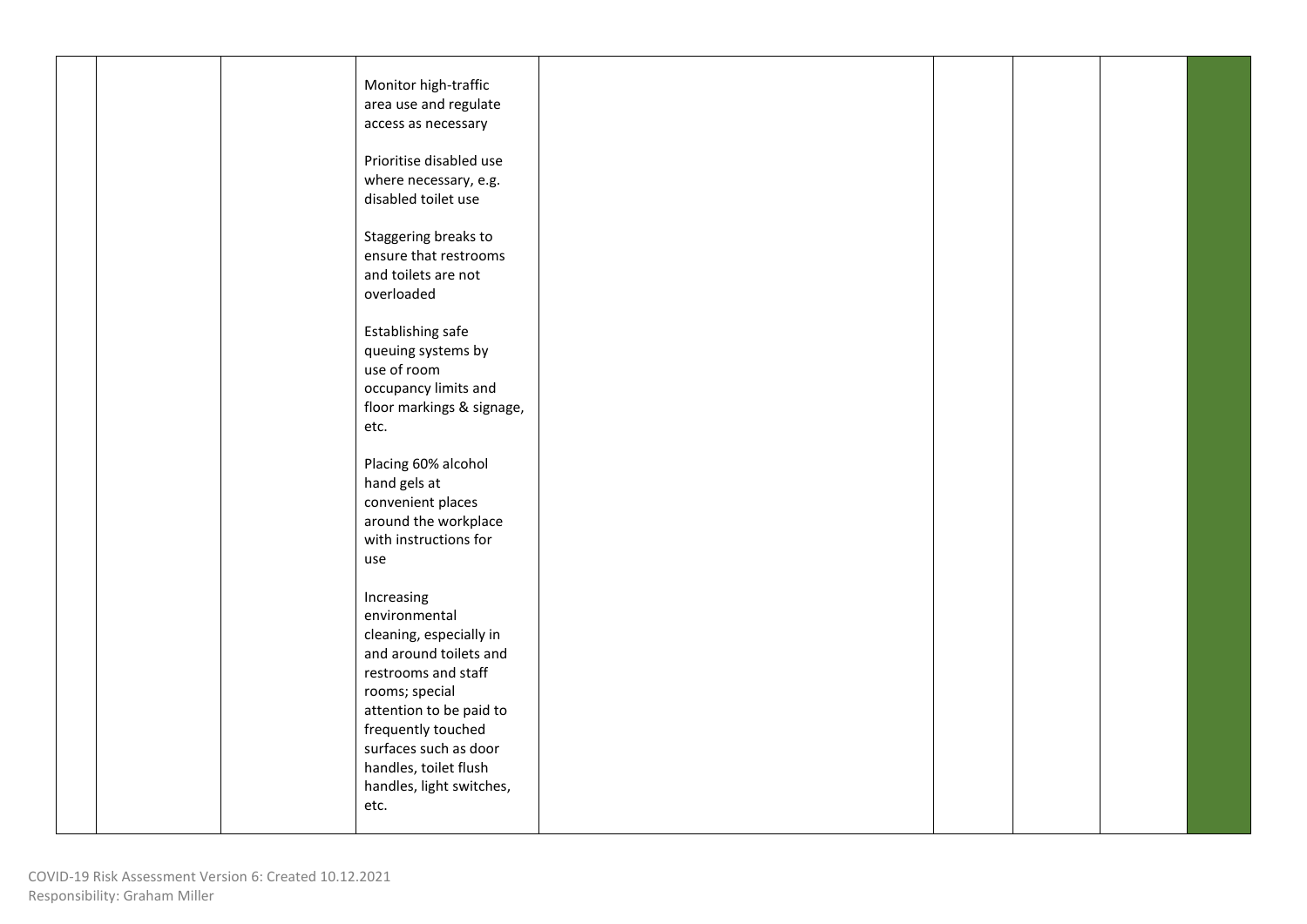| <b>Vulnerable and Extremely Vulnerable Staff</b>                                                                                                                                       |                                                                                                                                                                                                                                                                                                                                                                               | Increasing<br>toilets/washrooms<br>inspections to check<br>for cleanliness/adequate<br>stock of soap/toilet<br>paper, etc.<br>Where possible,<br>providing paper<br>towels as an<br>alternative to hand<br>dryers in<br>handwashing facilities                                                                                                                                                                                                                                                                                                                                                                   |           |                                                                                                                                                                                                                                                                                                                                                        |    |                               |  |
|----------------------------------------------------------------------------------------------------------------------------------------------------------------------------------------|-------------------------------------------------------------------------------------------------------------------------------------------------------------------------------------------------------------------------------------------------------------------------------------------------------------------------------------------------------------------------------|------------------------------------------------------------------------------------------------------------------------------------------------------------------------------------------------------------------------------------------------------------------------------------------------------------------------------------------------------------------------------------------------------------------------------------------------------------------------------------------------------------------------------------------------------------------------------------------------------------------|-----------|--------------------------------------------------------------------------------------------------------------------------------------------------------------------------------------------------------------------------------------------------------------------------------------------------------------------------------------------------------|----|-------------------------------|--|
| Some staff may<br>have pre-<br>existing<br>as<br>medical<br>conditions<br>risk<br>which render<br>them<br>more vulnerable<br>to<br>the dangers of<br>coronavirus<br>infection<br>risk) | Those who are<br>classified by PHE<br>being at greater<br>from COVID-19<br>include<br>people in the<br>vulnerable<br>(moderate<br>risk) and<br>extremely<br>vulnerable (high<br>categories<br>Vulnerable<br>(moderate<br>risk) people<br>include<br>those who: are 70<br>or older<br>- are pregnant<br>- have a lung<br>condition such<br>as asthma,<br>COPD,<br>emphysema or | The following safety and<br>staff health arrangements<br>should apply to staff who<br>are classified as<br>vulnerable (moderate<br>risk) or extremely<br>vulnerable (high-risk):<br>• Managers, human<br>resources and<br>occupational health<br>departments should<br>identify and be aware<br>of staff who fall into<br>vulnerable and<br>extremely vulnerable<br>categories so they can<br>ensure that they are<br>given adequate<br>protection and support<br>to enable them to<br>comply with<br>government health<br>recommendations<br>• No member of staff in<br>the extremely<br>vulnerable "high-risk" | $\bullet$ | HR to ask all staff if they fall into either the moderate<br>risk or high risk categories. For those that do a COVID-<br>19 Individual employee risk assessment will be carried<br>out and reviewed on a regular basis in line with<br>government guidance.<br>Staff who are working at home will be contacted on a<br>regular basis by their Manager. | GM | with<br>updates<br>08.12.2021 |  |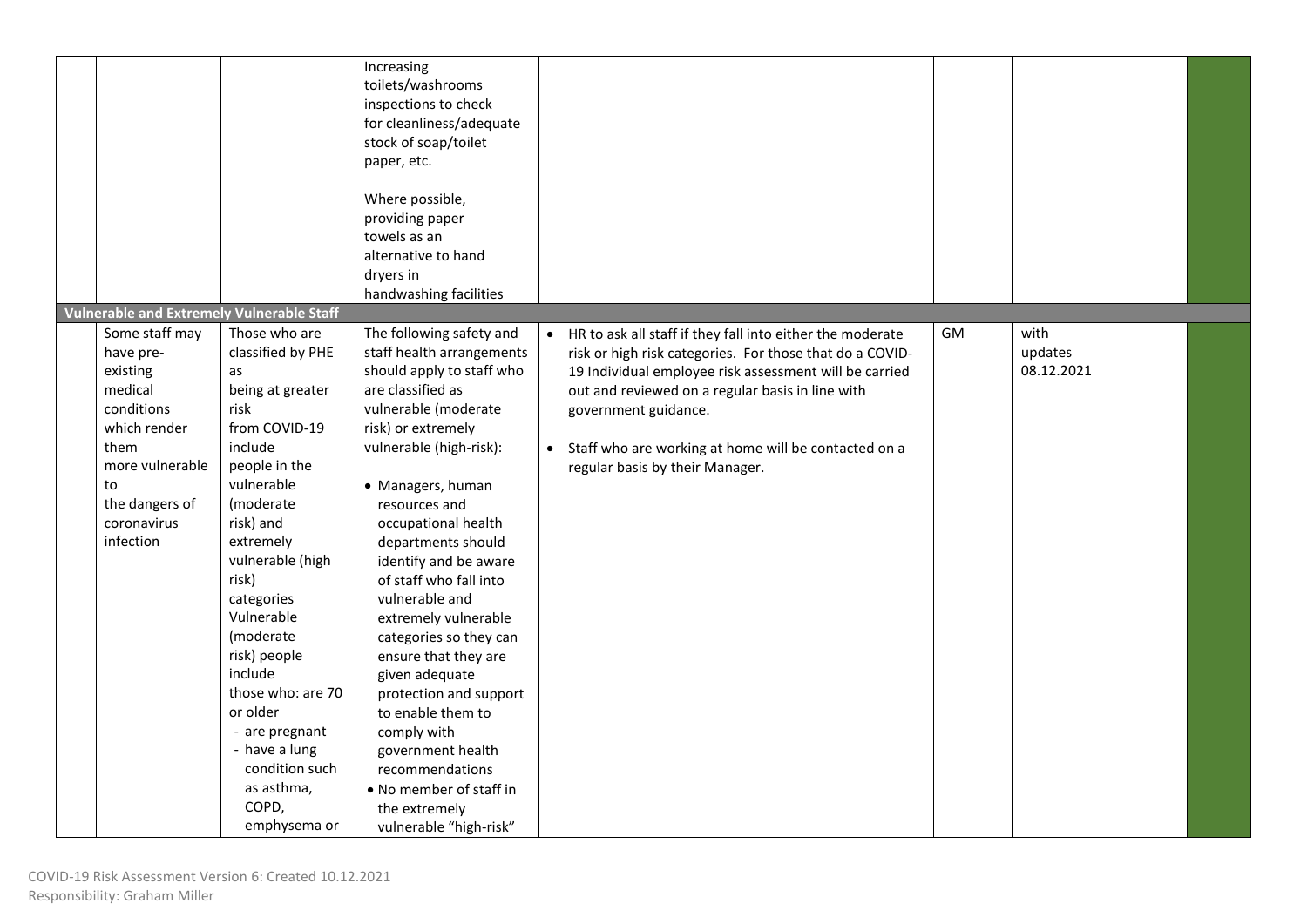| bronchitis (not    |                              |
|--------------------|------------------------------|
|                    | category should be           |
| severe)            | expected to come to          |
| - have heart       | work during the              |
| disease,           | pandemic crisis or           |
| diabetes,          | during recovery from         |
| chronic kidney     | the lockdown - these         |
| disease or liver   | staff should be advised      |
| disease (such as   | to follow government         |
| hepatitis)         | medical advice and stay      |
| - are taking       | at home                      |
| medicine that      | • Staff in the vulnerable    |
| can affect the     |                              |
|                    | "moderate risk"              |
| immune system      | category who cannot          |
| (such as low       | work from home and           |
| doses of           | wish to return to work       |
| steroids) or are   | should be offered            |
| very obese         | additional protection so     |
|                    | that they can achieve        |
| Extremely          | effective social             |
| vulnerable         | distancing                   |
| (high risk) people | • Managers should stay       |
| include those      | in touch with                |
| who:               | vulnerable or extremely      |
|                    | vulnerable staff who         |
| - have had an      |                              |
|                    | are staying at home by       |
| organ transplant   | phone to ensure they         |
| - are having       | are well and to prevent      |
| chemotherapy       | them from feeling            |
| for cancer,        | isolated                     |
| including          | • All reviews of staff roles |
| immunotherapy      | and safety should be         |
| are having an      | non-discriminatory and       |
| intense course of  | take into consideration      |
| radiotherapy for   | equality considerations      |
| lung cancer        | and protected                |
| - have a severe    | characteristics as           |
| lung condition     | defined under the            |
| (such as severe    |                              |
| asthma or severe   | Equality Act 2010, e.g.      |
|                    | disabled staff               |
| COPD)              | • Reasonable                 |
|                    | adjustments must be          |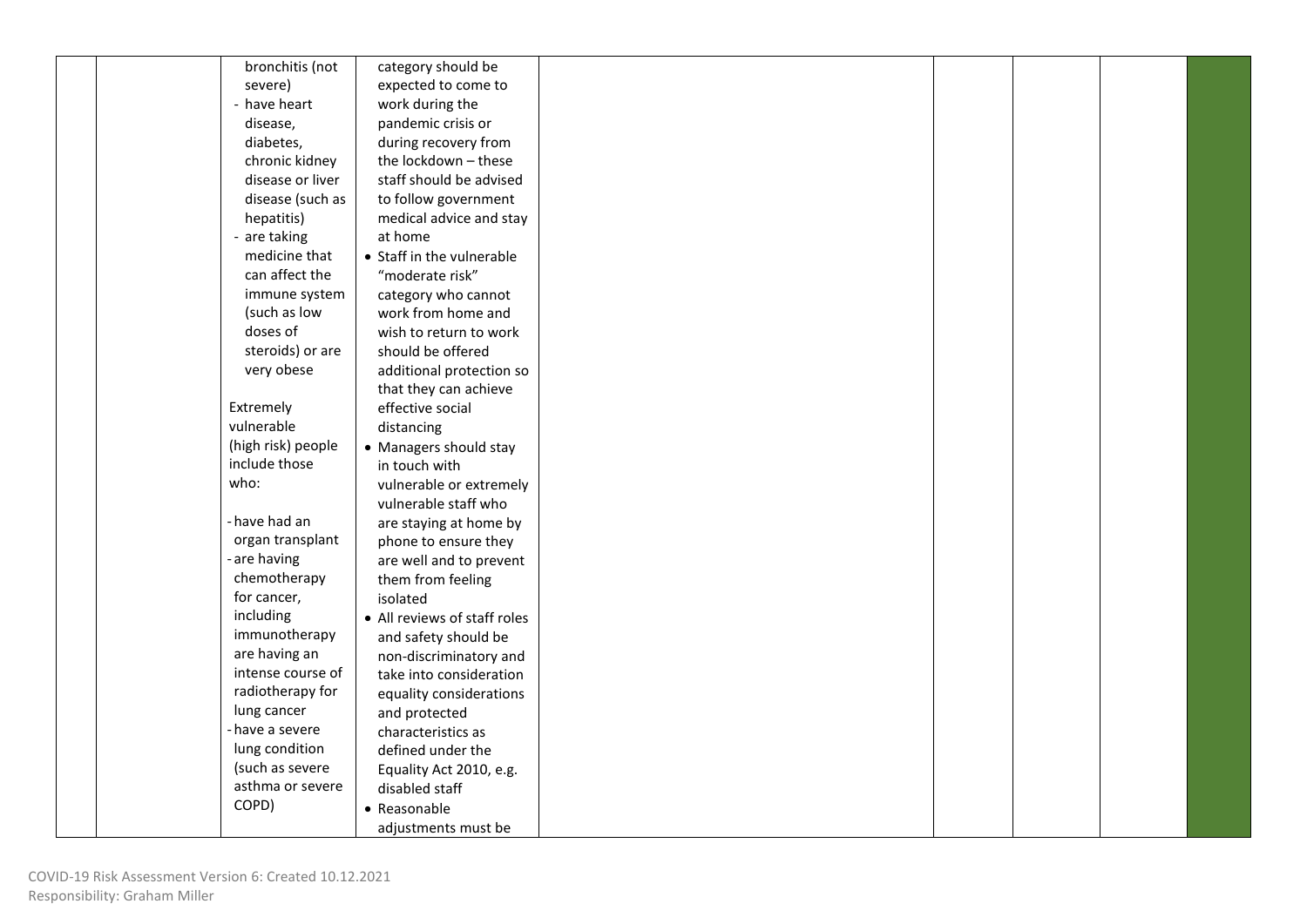| - are taking        | made to avoid disabled  |  |  |  |
|---------------------|-------------------------|--|--|--|
| medicine that       | workers being put at    |  |  |  |
| makes them          | any disadvantage        |  |  |  |
| much more likely    | • Managers should refer |  |  |  |
| to get infections   | to existing policies    |  |  |  |
| (such as high       | regarding new and       |  |  |  |
| doses of steroids)  | expectant mothers.      |  |  |  |
| have a serious      |                         |  |  |  |
| heart condition     |                         |  |  |  |
| and are pregnant    |                         |  |  |  |
|                     |                         |  |  |  |
| The following PHE   |                         |  |  |  |
| advice applies:     |                         |  |  |  |
|                     |                         |  |  |  |
| - Those in the      |                         |  |  |  |
| "high risk"         |                         |  |  |  |
| (extremely          |                         |  |  |  |
| vulnerable)         |                         |  |  |  |
| category are        |                         |  |  |  |
| subject to special  |                         |  |  |  |
| "shielding          |                         |  |  |  |
| -arrangements-      |                         |  |  |  |
| they are advised    |                         |  |  |  |
| to self-isolate and |                         |  |  |  |
| not leave home      |                         |  |  |  |
| for any reason for  |                         |  |  |  |
| at least 12 weeks   |                         |  |  |  |
| - Those in the      |                         |  |  |  |
| "moderate risk"     |                         |  |  |  |
| (vulnerable)        |                         |  |  |  |
| category are        |                         |  |  |  |
| advised to stay at  |                         |  |  |  |
| home as much as     |                         |  |  |  |
| possible - they     |                         |  |  |  |
| can go to work if   |                         |  |  |  |
| they cannot work    |                         |  |  |  |
| from home           |                         |  |  |  |
| - People in both    |                         |  |  |  |
| categories are      |                         |  |  |  |
| advised by the      |                         |  |  |  |
| government to be    |                         |  |  |  |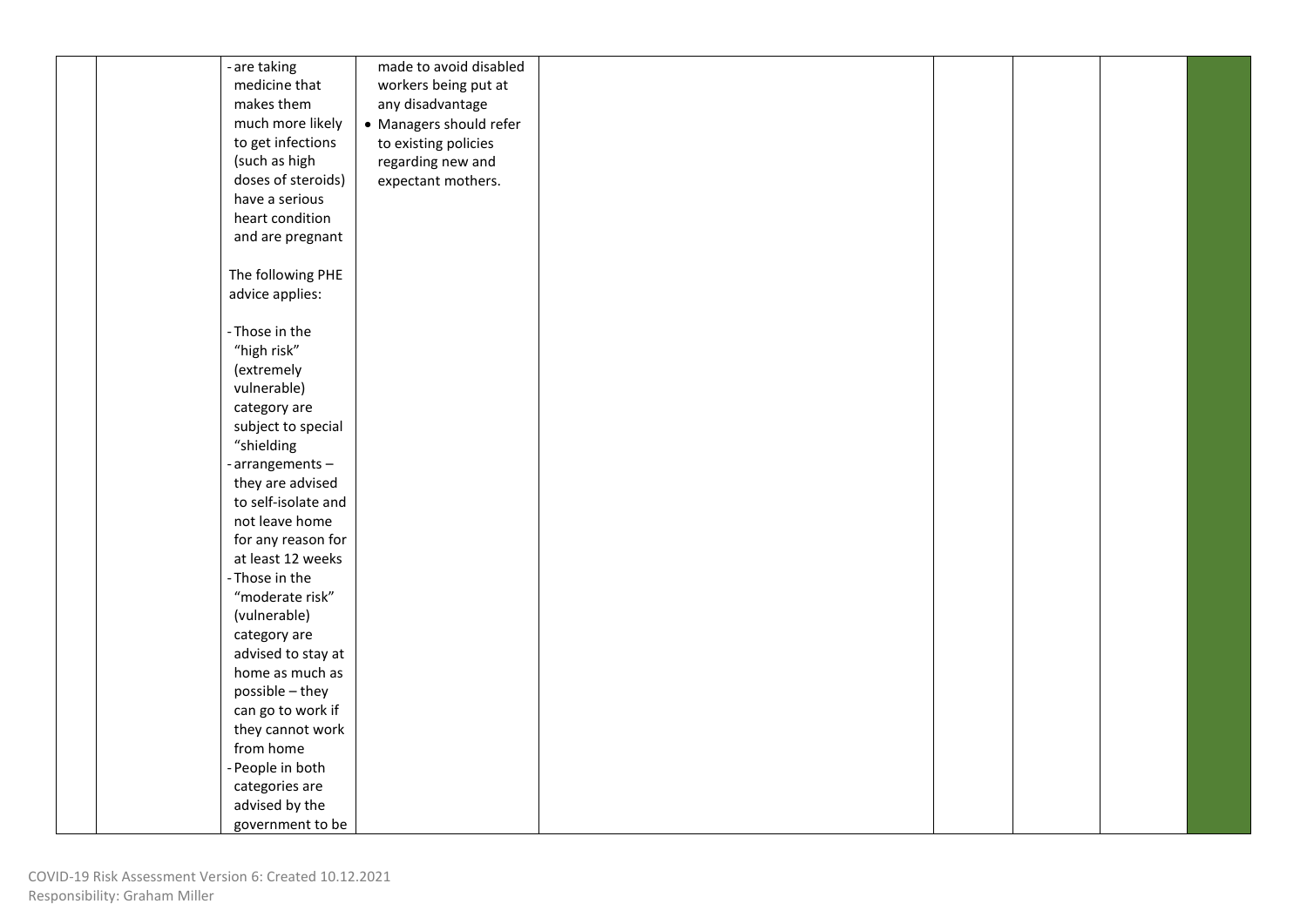|                                                                                                                                                                                                | particularly<br>stringent in<br>complying with<br>social distancing<br>requirements.<br>- Pregnant women<br>are included in<br>the "moderate<br>risk" category as<br>a precaution but<br>are not<br>considered by<br>PHE to be more<br>likely to get<br>seriously ill from<br>COVID-19<br>There is some<br>evidence that<br>people from<br>ethnic minority<br>backgrounds are<br>hit harder by<br>COVID-19 |                                                                                                                                                                                                                                                                                                                                                                                            |                                                                                                                                                                                                                                                                                                                                                                                                                                                                                                                                                               |  |
|------------------------------------------------------------------------------------------------------------------------------------------------------------------------------------------------|------------------------------------------------------------------------------------------------------------------------------------------------------------------------------------------------------------------------------------------------------------------------------------------------------------------------------------------------------------------------------------------------------------|--------------------------------------------------------------------------------------------------------------------------------------------------------------------------------------------------------------------------------------------------------------------------------------------------------------------------------------------------------------------------------------------|---------------------------------------------------------------------------------------------------------------------------------------------------------------------------------------------------------------------------------------------------------------------------------------------------------------------------------------------------------------------------------------------------------------------------------------------------------------------------------------------------------------------------------------------------------------|--|
| <b>Staff Health &amp; Staffing Levels</b>                                                                                                                                                      |                                                                                                                                                                                                                                                                                                                                                                                                            |                                                                                                                                                                                                                                                                                                                                                                                            |                                                                                                                                                                                                                                                                                                                                                                                                                                                                                                                                                               |  |
| Low staffing<br>hazards due to<br>high<br>rates of staff<br>sickness or staff<br>having to self-<br>isolate<br>themselves at<br>home<br>or remain at<br>home<br>because they are<br>"shielded" | Staff may get sick<br>with<br>coronavirus<br>infection<br>People who have<br>symptoms must<br>"self-isolate" at<br>home for 7<br>days from the<br>start of<br>symptoms to<br>prevent<br>them from passing<br>the<br>infection on and                                                                                                                                                                       | The following safety<br>arrangements should<br>apply to staff health or<br>staffing levels:<br>- Staff who are<br>considered extremely<br>vulnerable or high-risk<br>should not be expected<br>to attend for work in<br>the workplace - They<br>should be supported to<br>work from home<br>- Staff who are sick or<br>self-isolating should<br>phone immediately and<br>inform their line | GM<br>with<br>Appropriate communications are sent out via<br>$\bullet$<br>updates<br>People HR News<br>08.12.2021<br>Staff will be enabled to work from home when<br>$\bullet$<br>self-isolating<br>Government guidelines of self-isolating together<br>$\bullet$<br>with test and trace will be followed<br>Double Impact will understand and take account<br>of the particular circumstances of those with<br>different protected characteristics<br>Reasonable adjustment will be made to ensure<br>$\bullet$<br>that all staff are being treated as equal |  |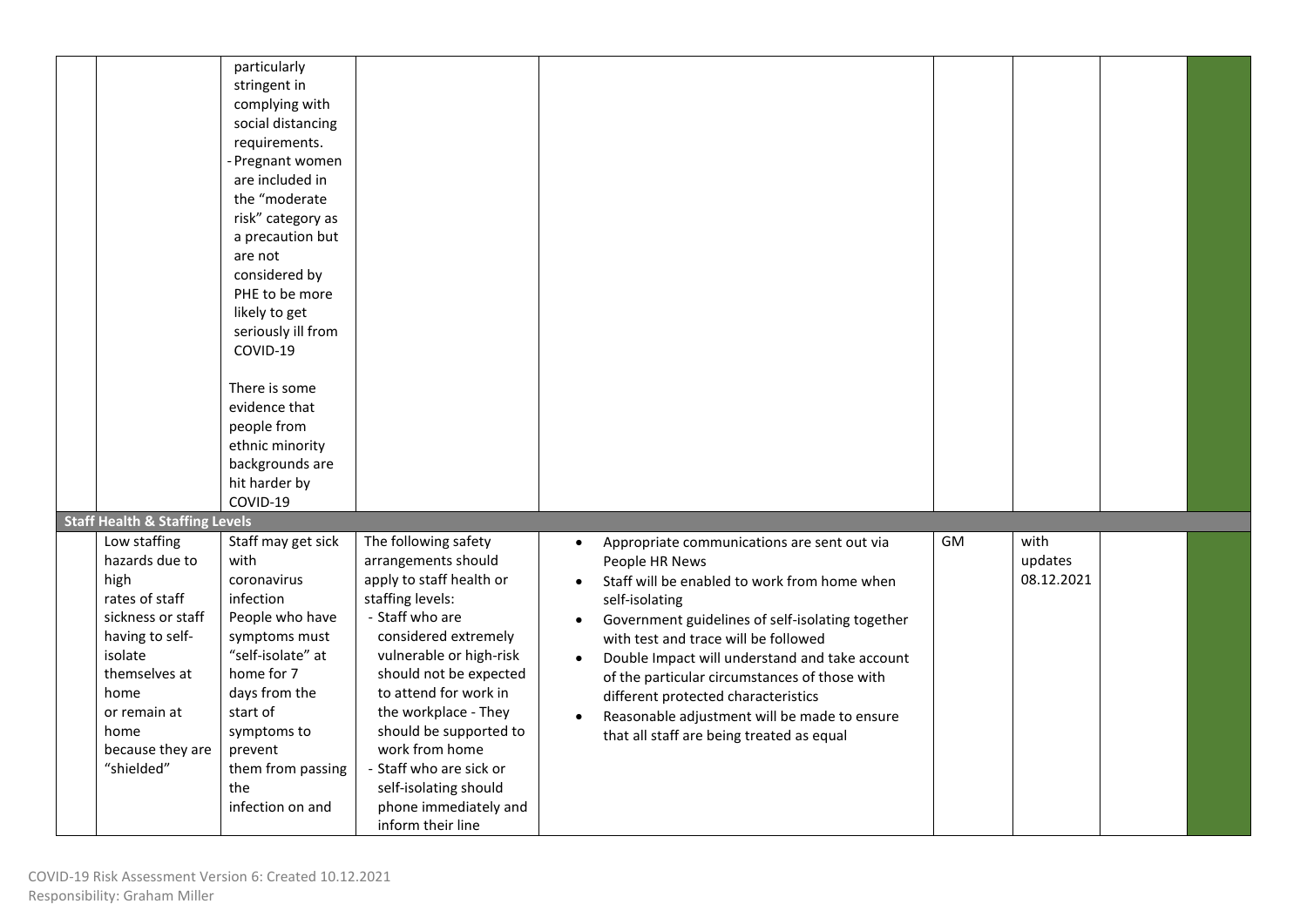|  | contributing to     | $m$ anager – on no         |  |  |  |
|--|---------------------|----------------------------|--|--|--|
|  | the                 | account should they        |  |  |  |
|  | overload on the     | attend for work            |  |  |  |
|  | <b>NHS</b>          | - Make sure that           |  |  |  |
|  |                     | communications go out      |  |  |  |
|  | Those who live      | that no member of staff    |  |  |  |
|  | with others and     | should come to work if     |  |  |  |
|  | where one           | they are self-isolating or |  |  |  |
|  | person has          | if they have COVID-19      |  |  |  |
|  | symptoms must       | symptoms or if they        |  |  |  |
|  | self-isolate as a   | feel unwell                |  |  |  |
|  | household for 14    | - Staff may be             |  |  |  |
|  | days from the day   | reallocated from           |  |  |  |
|  | when the first      | nonessential parts of      |  |  |  |
|  | person in the       | the organisation to        |  |  |  |
|  | house became ill.   | essential functions        |  |  |  |
|  | If anyone else in   | - Managers should          |  |  |  |
|  | the household       | consider temporary         |  |  |  |
|  | starts displaying   | departmental closures      |  |  |  |
|  | symptoms, they      | or operational             |  |  |  |
|  | need to stay at     | adjustments if staffing    |  |  |  |
|  | home for 7 days     | is reduced to unsafe       |  |  |  |
|  | from when the       | levels                     |  |  |  |
|  | symptoms            |                            |  |  |  |
|  | appeared,           |                            |  |  |  |
|  | regardless of what  |                            |  |  |  |
|  | day they are on in  |                            |  |  |  |
|  | the original 14-day |                            |  |  |  |
|  | isolation period.   |                            |  |  |  |
|  | Those who are       |                            |  |  |  |
|  | considered          |                            |  |  |  |
|  | extremely           |                            |  |  |  |
|  | vulnerable are      |                            |  |  |  |
|  | advised to "shield" |                            |  |  |  |
|  | themselves          |                            |  |  |  |
|  | at home             |                            |  |  |  |
|  |                     |                            |  |  |  |
|  |                     |                            |  |  |  |
|  |                     |                            |  |  |  |
|  |                     |                            |  |  |  |
|  |                     |                            |  |  |  |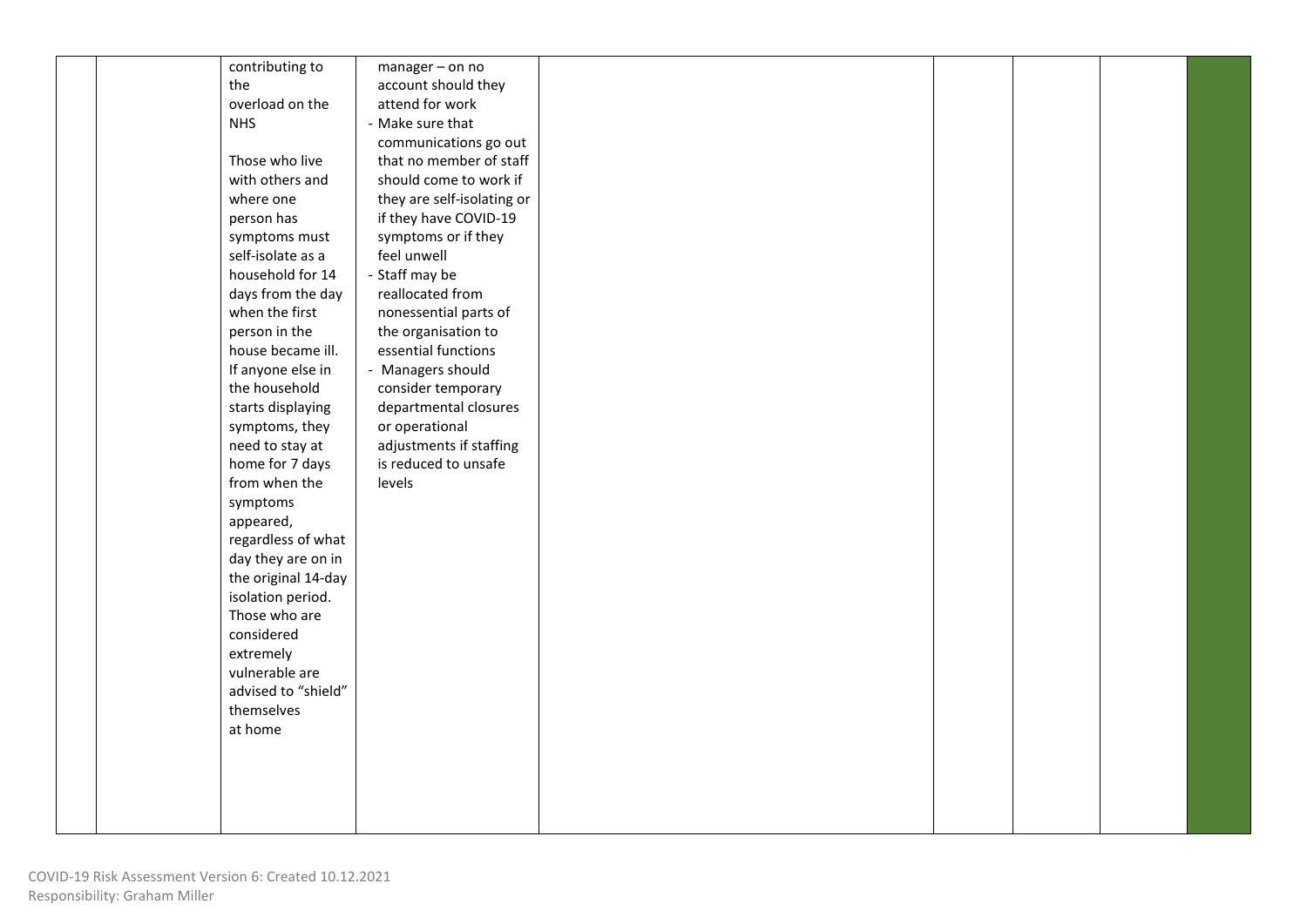| <b>Premises, Access &amp; Travel</b> |                      |                                                    |                                                                      |           |            |  |
|--------------------------------------|----------------------|----------------------------------------------------|----------------------------------------------------------------------|-----------|------------|--|
| Staff who are                        | Travel to and from   | The following safety                               | • Hand sanitizer to be provided at the entrance to all               | <b>GM</b> | with       |  |
| required to                          | work may lead to     | arrangements should                                | premises once securely in the building.                              |           | updates    |  |
| attend for work                      | greater risk of      | apply to workplace                                 | • Staff to observe Government Guidance on Travelling To              |           | 08.12.2021 |  |
| must be given                        | virus                | access and travel                                  | Work                                                                 |           |            |  |
| safe access to                       | transmission         | arrangements:                                      | Covid-19 Secure signage and marking to be placed in all<br>$\bullet$ |           |            |  |
| the workplace                        | Public transport     | - Ensure that sufficient                           | premises                                                             |           |            |  |
|                                      | may                  | access points to the                               | • Flexible and adapted work shift to be offered to all staff         |           |            |  |
|                                      | be restricted in     | workplace are provided                             | and reviewed on a regular basis                                      |           |            |  |
|                                      | order to achieve     | where possible so that                             | • Instruct staff not to care share to and from work or               |           |            |  |
|                                      | social distancing    | staff do not congregate                            | during working hours (include in induction Covid-19                  |           |            |  |
|                                      | on trains, buses,    | at entrances and exits -                           | Secure checklist)                                                    |           |            |  |
|                                      | etc. Access to       | ensure that all access                             | • Issue Government guidance on the use of face covering              |           |            |  |
|                                      | buildings may        | points have supplies of                            | through the People HR Newsletter                                     |           |            |  |
|                                      | create a virus       | sanitizer available                                |                                                                      |           |            |  |
|                                      | transmission risk if | - Use floor markings and                           |                                                                      |           |            |  |
|                                      | staff all seek       | signage at entrances                               |                                                                      |           |            |  |
|                                      | entrance at once     | and exits and introduce                            |                                                                      |           |            |  |
|                                      | or are channelled    | one-way flow systems                               |                                                                      |           |            |  |
|                                      | through single       | at entry and exit points                           |                                                                      |           |            |  |
|                                      | points of entry.     | where appropriate                                  |                                                                      |           |            |  |
|                                      |                      | - Enable                                           |                                                                      |           |            |  |
|                                      | Risks may be         | flexible/staggered                                 |                                                                      |           |            |  |
|                                      | increased for        | working arrangements                               |                                                                      |           |            |  |
|                                      | disabled             | so that staff can avoid                            |                                                                      |           |            |  |
|                                      | staff who may        | travelling at peak times                           |                                                                      |           |            |  |
|                                      | have                 | or all arriving or leaving                         |                                                                      |           |            |  |
|                                      | reduced options      | at the same time                                   |                                                                      |           |            |  |
|                                      | for                  | - Provide hand sanitiser                           |                                                                      |           |            |  |
|                                      | access               | at entrances and exits<br>- Ask staff not to share |                                                                      |           |            |  |
|                                      |                      |                                                    |                                                                      |           |            |  |
|                                      |                      | cars<br>- Support staff to walk or                 |                                                                      |           |            |  |
|                                      |                      | cycle to work wherever                             |                                                                      |           |            |  |
|                                      |                      | possible                                           |                                                                      |           |            |  |
|                                      |                      | - Ask staff not to use                             |                                                                      |           |            |  |
|                                      |                      | public transport if at all                         |                                                                      |           |            |  |
|                                      |                      | possible - where they                              |                                                                      |           |            |  |
|                                      |                      | do use public transport                            |                                                                      |           |            |  |
|                                      |                      | they should conform                                |                                                                      |           |            |  |
|                                      |                      | with all requirements,                             |                                                                      |           |            |  |
|                                      |                      |                                                    |                                                                      |           |            |  |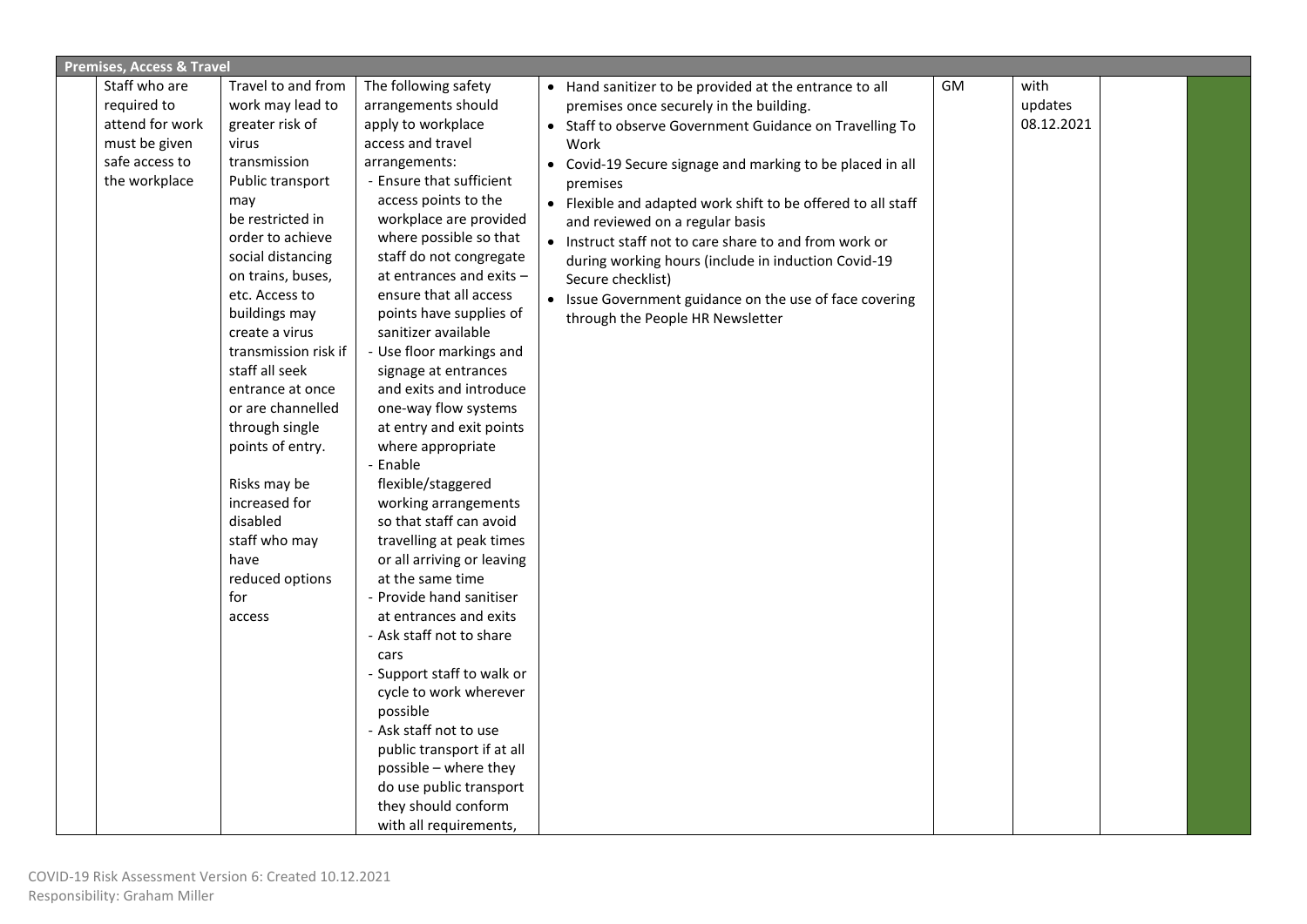|                                                                                                                                            |                              | e.g. wearing face<br>coverings if required,<br>social distancing, etc.<br>In all cases non-essential<br>travel for work purposes<br>should be minimised                                                                                                                                                                                                                                                                                                                                                                                                                                                                                                                                                                           |                                                                                                                                                                                                                                                                                                                                                                            |    |                               |  |
|--------------------------------------------------------------------------------------------------------------------------------------------|------------------------------|-----------------------------------------------------------------------------------------------------------------------------------------------------------------------------------------------------------------------------------------------------------------------------------------------------------------------------------------------------------------------------------------------------------------------------------------------------------------------------------------------------------------------------------------------------------------------------------------------------------------------------------------------------------------------------------------------------------------------------------|----------------------------------------------------------------------------------------------------------------------------------------------------------------------------------------------------------------------------------------------------------------------------------------------------------------------------------------------------------------------------|----|-------------------------------|--|
| <b>Cases of Possible Infection on Site</b><br>People<br>becoming<br>unwell while on-<br>site or a<br>symptomatic<br>person using a<br>site | High risk of<br>transmission | If a member of staff<br>becomes unwell in the<br>workplace with<br>coronavirus symptoms (a<br>new, continuous cough or<br>a high temperature) they<br>should be sent home and<br>advised to follow<br>government advice to<br>self-isolate<br>The following actions<br>should be taken within<br>the workplace:<br>- All surfaces that a<br>symptomatic person<br>has come into contact<br>with must be cleaned<br>and disinfected,<br>especially objects<br>visibly contaminated<br>with body fluids and all<br>potentially<br>contaminated high<br>contact areas such as<br>toilets<br>- Public areas where a<br>symptomatic<br>individual has passed<br>through and spent<br>minimal time, such as<br>corridors, but which are | • In the case of a symptomatic employee being sent home<br>the premises will be immediately forced to lock down<br>and a deep clean will be arranged with the cleaning<br>company before re-opening.<br>• Contact tracing will be advised through the<br>Governments' Test & Trace systems<br>• Issue Covid-19 Policy on "Coming Into Contact With<br>Covid-19 - COVID010" | GM | with<br>updates<br>08.12.2021 |  |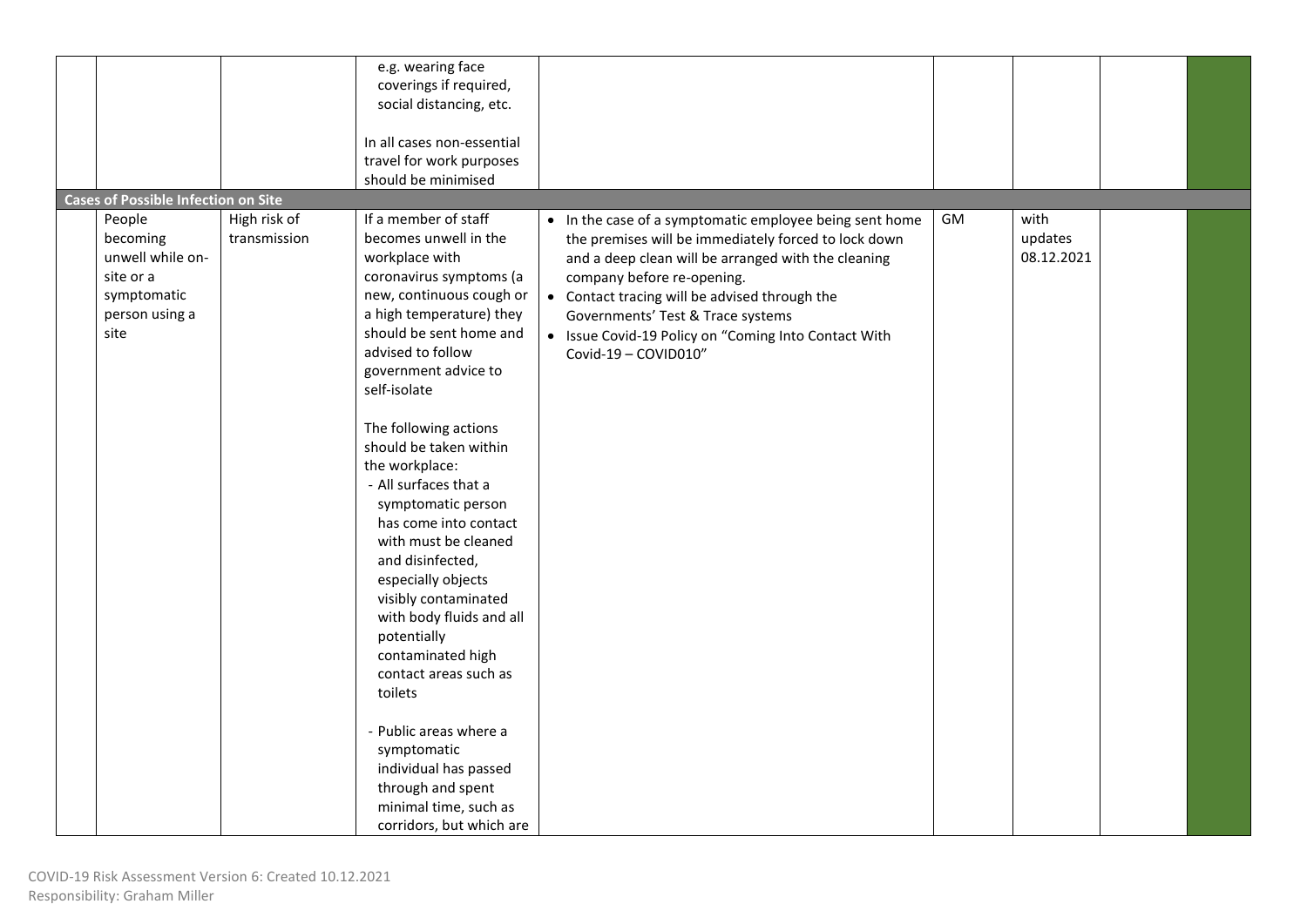|                                          |                                        | not visibly<br>contaminated with<br>body fluids, can be<br>cleaned thoroughly as<br>normal<br>- Cleaning staff should<br>use disposable cloths or<br>paper roll and a |                                                                                                                                                                                  |  |
|------------------------------------------|----------------------------------------|-----------------------------------------------------------------------------------------------------------------------------------------------------------------------|----------------------------------------------------------------------------------------------------------------------------------------------------------------------------------|--|
|                                          |                                        | combined detergent<br>disinfectant solution at<br>a dilution of 1000 parts<br>per million available<br>chlorine<br>- Cleaning staff must                              |                                                                                                                                                                                  |  |
|                                          |                                        | wear appropriate PPE<br>- Waste from cleaning of<br>areas where possible<br>cases have been<br>(including disposable                                                  |                                                                                                                                                                                  |  |
|                                          |                                        | cloths and tissues)<br>should be "double-<br>bagged" and tied off; it<br>should be placed in a<br>secure holding area for<br>72 hours before being                    |                                                                                                                                                                                  |  |
|                                          |                                        | disposed of in general<br>waste                                                                                                                                       |                                                                                                                                                                                  |  |
| <b>Business Continuity</b>               |                                        |                                                                                                                                                                       |                                                                                                                                                                                  |  |
| Crisis                                   | The crisis                             | Managers should refer to                                                                                                                                              | with<br>Business Continuity Plan in place and reviewed.<br>Managers<br>$\bullet$                                                                                                 |  |
| management<br>and business<br>continuity | threatens<br>business<br>continuity    | business continuity<br>policies and procedures<br>After lockdown the                                                                                                  | COVID-19 team was established on 3rd March 2020.<br>updates<br>$\bullet$<br>08.12.2021<br>Covid-19 team to meet regularly<br>$\bullet$<br>Mangers to check in daily<br>$\bullet$ |  |
| hazards<br>caused by the                 | and ability to<br>deliver              | following safety<br>arrangements should be                                                                                                                            | Double Impact Road Map to COVID-19 Recovery in<br>$\bullet$<br>place and to be regularly reviewed by the COVID-19                                                                |  |
| pandemic<br>emergency                    | essential services<br>to our customers | applied to establish<br>business recovery:<br>- Establish overall<br>coronavirus risk<br>management team<br><b>Business continuity Plan</b>                           | team.                                                                                                                                                                            |  |
|                                          |                                        | to be reviewed by the                                                                                                                                                 |                                                                                                                                                                                  |  |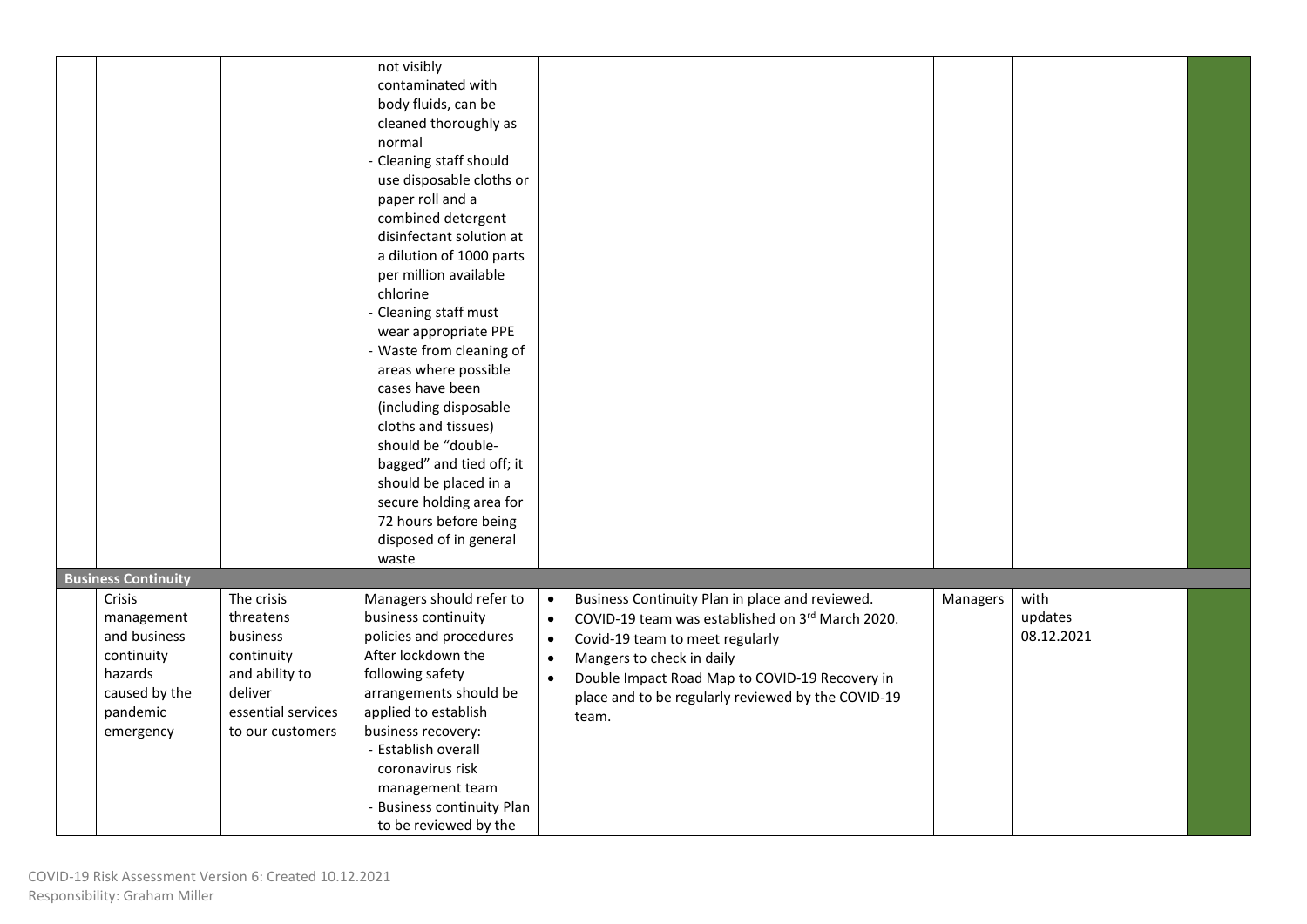| <b>Information</b>                                                                                    |                                                                                                                                                                                                                                                                                                                                                                          | COVID-19 team on a<br>regular basis through<br><b>SMT</b><br>- Devise appropriate<br>business recovery plans<br>and keep under<br>constant review                                                                                                                                                                                                                                                                                                                                                                                                                                                                                                                                                                                                                                       |                                                                                                                                                                                            |    |                               |  |
|-------------------------------------------------------------------------------------------------------|--------------------------------------------------------------------------------------------------------------------------------------------------------------------------------------------------------------------------------------------------------------------------------------------------------------------------------------------------------------------------|-----------------------------------------------------------------------------------------------------------------------------------------------------------------------------------------------------------------------------------------------------------------------------------------------------------------------------------------------------------------------------------------------------------------------------------------------------------------------------------------------------------------------------------------------------------------------------------------------------------------------------------------------------------------------------------------------------------------------------------------------------------------------------------------|--------------------------------------------------------------------------------------------------------------------------------------------------------------------------------------------|----|-------------------------------|--|
| Hazards caused<br>by<br>lack of<br>information<br>or inaccurate<br>information<br>being<br>circulated | The pandemic has<br>been<br>accompanied by<br>a large amount of<br>official guidance,<br>some<br>of which needs<br>interpretation,<br>and also<br>by<br>misinformation,<br>rumour and "fake<br>news" or "myths".<br>If these are<br>allowed to<br>gain traction<br>within the<br>organisation they<br>can obscure and<br>confuse vital<br>health and safety<br>measures. | After lockdown the<br>following safety<br>arrangements should be<br>applied to mitigate risks<br>caused by misinformation<br>and "fake" news:<br>- To ensure the safety<br>and wellbeing of staff<br>business strategies<br>must be based on<br>accurate information<br>and staff must be given<br>consistent, simple and<br>clear messages<br>- Coronavirus risk<br>management team to<br>monitor official advice<br>carefully and update all<br>policies and procedures<br>Ensure leadership<br>teams/local managers<br>are briefed and kept up<br>to date<br>- Managers to beware<br>fake news and<br>discourage the<br>circulation of<br>misinformation<br>- Keep staff informed -<br>key messages include<br>the need for unwell<br>staff or homeworking<br>staff to stay at home, | • Staff are kept up to date with current government<br>guidance and updated policies and procedures through<br>regular People HR News communications and<br>team/individual zoom meetings. | GM | with<br>updates<br>08.12.2021 |  |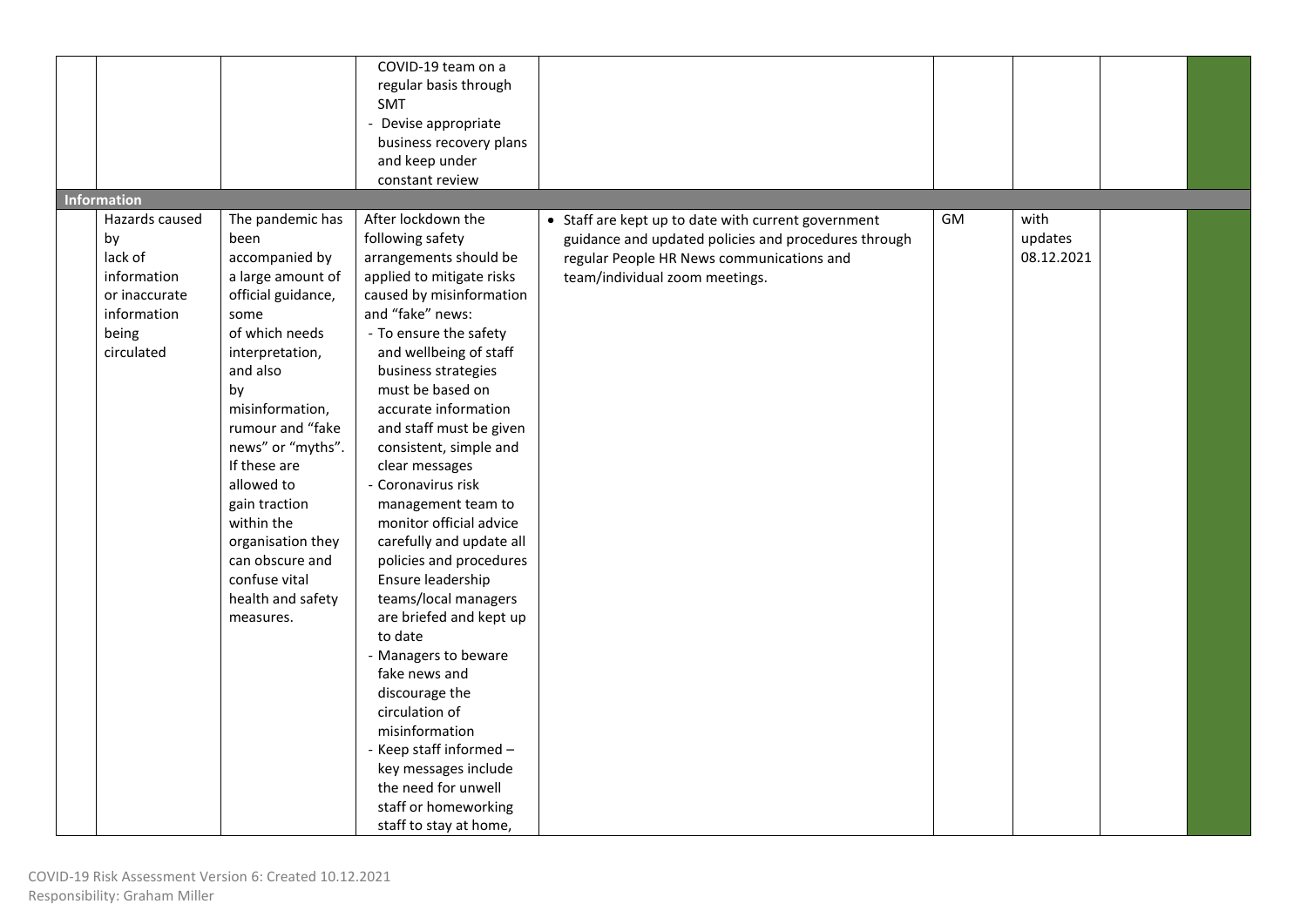|                       |                     | for frequent                |          |                                                             |     |            |  |
|-----------------------|---------------------|-----------------------------|----------|-------------------------------------------------------------|-----|------------|--|
|                       |                     | handwashing and for         |          |                                                             |     |            |  |
|                       |                     | social distancing           |          |                                                             |     |            |  |
|                       |                     |                             |          |                                                             |     |            |  |
| <b>Communication</b>  |                     |                             |          |                                                             |     |            |  |
| Threat to             | The pandemic        | After lockdown the          |          | Key messages are agreed at SMT meetings and                 | GM& | with       |  |
| effective             | crisis              | following safety            |          | disseminated via electronic mail, newsletters and           | SMT | updates    |  |
| communications        | threatens           | arrangements should be      |          | through People HR.                                          |     | 08.12.2021 |  |
|                       | communications      | applied to mitigate risks   |          | Covid communication plan implemented as per the             |     |            |  |
|                       | with                | to communication            |          | Pandemic Plan                                               |     |            |  |
|                       | clients, customers, | systems:                    | $\omega$ | CEO and Director Of Operations to keep key                  |     |            |  |
|                       | suppliers - such    | - Senior management to      |          | commissioners and funders updated on a regular basis        |     |            |  |
|                       | communications      | review all outward          |          | CEO to meet every two weeks with Chair of Board Of          |     |            |  |
|                       | are                 | facing communications       |          | <b>Trustees</b>                                             |     |            |  |
|                       | vital in the        | (e.g. on customer           |          |                                                             |     |            |  |
|                       | reestablishment     | website, etc.) to ensure    |          |                                                             |     |            |  |
|                       | of                  | messages are                |          |                                                             |     |            |  |
|                       | business activities | consistent, clear and       |          |                                                             |     |            |  |
|                       | and                 | reflect the customer        |          |                                                             |     |            |  |
|                       | procedures after    | focused and socially        |          |                                                             |     |            |  |
|                       | lockdown            | aware values of the         |          |                                                             |     |            |  |
|                       |                     | organisation                |          |                                                             |     |            |  |
|                       |                     | - Managers to revise        |          |                                                             |     |            |  |
|                       |                     | communications              |          |                                                             |     |            |  |
|                       |                     | strategies and plans        |          |                                                             |     |            |  |
|                       |                     | - Devise specific plans for |          |                                                             |     |            |  |
|                       |                     |                             |          |                                                             |     |            |  |
|                       |                     | how and how often to        |          |                                                             |     |            |  |
|                       |                     | communicate with            |          |                                                             |     |            |  |
|                       |                     | clients/customers/          |          |                                                             |     |            |  |
|                       |                     | suppliers                   |          |                                                             |     |            |  |
| <b>Cyber Security</b> |                     |                             |          |                                                             |     |            |  |
| Cyber-security        | Cyber-security      | following safety            |          | Cyber Protection is provided by Smellie Savage<br>$\bullet$ | GM  | with       |  |
| risks                 | threats             | arrangements should be      |          | (external IT provider).                                     |     | updates    |  |
|                       | often accompany     | applied to mitigate cyber   |          | All systems go through a remote desktop<br>$\bullet$        |     | 08.12.2021 |  |
|                       | a                   | risks:                      |          | connection which is protected through Smellie               |     |            |  |
|                       | crisis, including   | - Review cyber security     |          | Savage computing.                                           |     |            |  |
|                       | computer viruses,   | and surveillance            |          | Smellie Savage communicate regularly on cyber               |     |            |  |
|                       | phishing and scam   | infrastructure and          |          | security backed up by staff newsletters through             |     |            |  |
|                       | emails and          | ensure that all             |          | People HR.                                                  |     |            |  |
|                       | coronavirus         | reasonable protection       |          | Any new threats communicated through People                 |     |            |  |
|                       |                     |                             |          |                                                             |     |            |  |
|                       | related             | is in place                 |          | HR Newsletter or by email/desktop message if                |     |            |  |